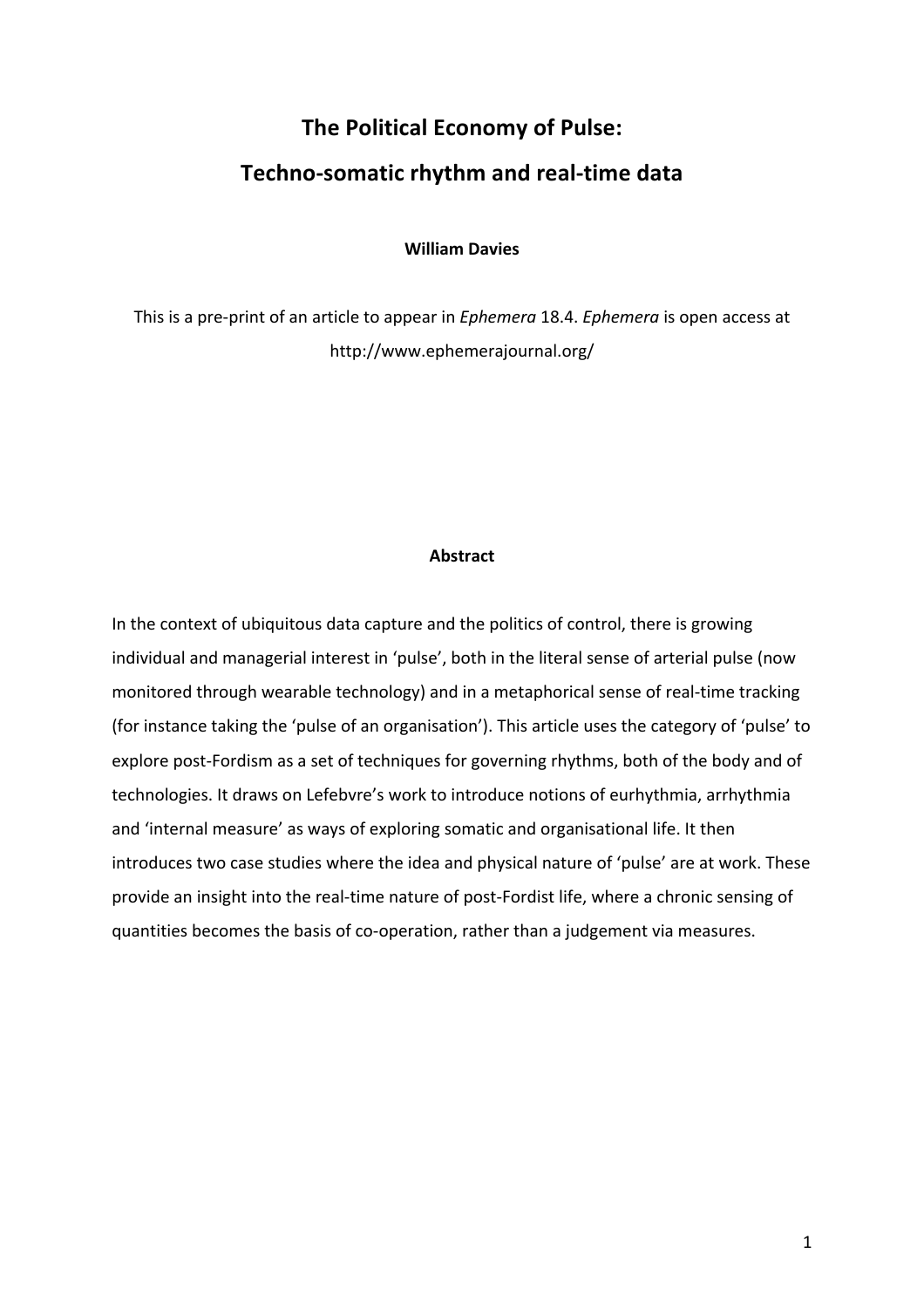Virgin Pulse is a suite of workplace wellbeing products and services, which together promise "technology to replenish the modern worker". It involves an app allowing employees to monitor their own behaviour with regards to sleep, activity, happiness, nutrition, stress and relaxation, and helps them to change their behaviour to pursue a healthier and happier lifestyle. Data is collected via gym membership and use of wearable technology, and personalised improvement plans are produced for each employee, often using 'gamification' techniques of goal-setting, competition with other employees and rewards. The scheme is integrated with other HR systems, and produces a wellbeing data dashboard for managers to inspect.

Virgin Pulse is an example of how post-Fordist management practices have turned towards the body as a site of intervention and optimisation, eroding the distinction between the 'working' and the 'non-working' body in the process (Zoller, 2003; McGillivray, 2005a, 2005b). In its reliance on wearable, mobile and smart technology to collect data on wellbeing, it also indicates how this post-Fordist managerial project is gaining ever-greater surveillance capacities, now able to monitor the employee as she moves, eats, socialises and sleeps (Moore, 2014; Moore & Robinson, 2015). The arrival of wearables and connected smartphone apps, together with a culture of 'self-tracking', means that work and physical exercise morph into each other, both being represented in terms of quantitative inputs and outputs (Till, 2014; Gilmore, 2015; Smith, 2016).

But Virgin Pulse also exhibits something that has received less attention: its emphasis on pulse. It is immediately noticeable that the term 'pulse' might be understood in two parallel senses in this context. On the one hand, it would appear to signify the constant, twenty-four seven stream of data that the programme will generate and analyse. Meant metaphorically, taking the 'pulse' of an organisation (or other social system) means monitoring its various vital signs: movements, rhythms, patterns, peaks and troughs. The implication is that these are emergent and self-governing, rather than imposed via discipline or measurement. They are specifically extra-institutional, indeed existential, rather than limited to any designated location or time, other than the finitude of life itself. 'Pulse' is something that might belong to an urban neighbourhood, a financial market or an entertainment venue, to be sensed through a combination of human and non-human means. The use of the term 'pulse' to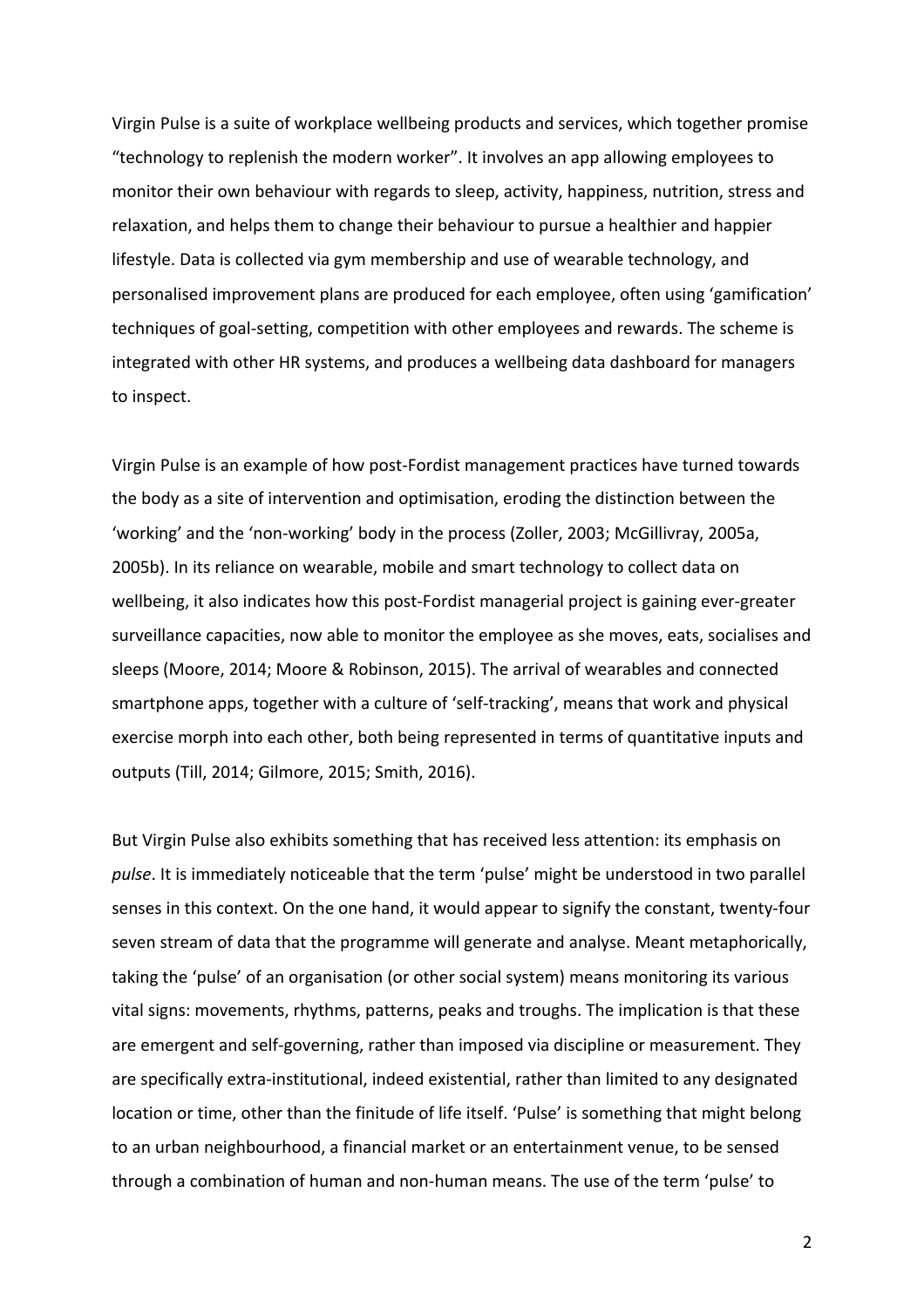refer to Virgin's wellness programme might be interpreted as an appeal to a science that is both quantitative and 'real-time'.

On the other hand, actual pulse-*rate* is now one of the crucial data-points through which wellness can be monitored across time and space. Heart-rate, detected via wristbands, enables sleep and physical exertion to be tracked, without the user needing to be conscious of this. Heart-rate variability has long been viewed as a proxy for health: a healthy body experiences high levels of heart-rate variability, between periods of physical exertion and those of rest (Billman, 2011). It is a curiosity of much of the initial literature on 'self-tracking' and 'quantified self' practices that it dedicated a great deal of attention to the technologies through which data is generated (wristbands, apps, 'smart' devices etc) and the cultural practices of those that adopt them (the 'quantified self' movement, etc) but somewhat less to *that which is being counted*. More recent work on wearable technology has begun to address this (e.g. Lupton, 2016, Schull, 2017, Pink et al, 2017; Didžiokaitė and Saukko 2017). These are often mundane and necessary conditions of everyday vitality: eating, sleeping, drinking, breathing and walking. The banality of these movements and processes is a necessary condition of a broader project of ubiquitous, 24/7 monitoring. In order to daily life life itself, as opposed to the performances and skills developed for particular arenas, surveillance must be focused on the humdrum and the mundane, that transcends any formal evaluative or scientific framework. In tracking, quantifying and representing these behaviours, wearable technology acts upon agents via their most ordinary and repetitive day-to-day sources and modes of life. Pulse-rate is one of these necessary and ordinary vital rhythms that becomes a type of indicator under conditions of digital surveillance capitalism.

Research on self-tracking has typically treated it as a new site of knowledge-production, often drawing on Foucauldian notions of discipline or neoliberal subjectivity. It has been argued that this reinforces a Cartesian split between cognition and the body (Moore & Robinson, 2015), produces a new mode of self-discipline (Lupton, 2013; Sanders, 2017) and a new frontier in the 'healthism' that objectifies and optimises the body through a scientific gaze (Crawford, 1980; Lupton, 2012; Maturo, 2014). From this broadly Foucauldian perspective, tracking devices allow the body to be represented, benchmarked and disciplined in a more acute fashion, to produce a more rigorous form of self-management or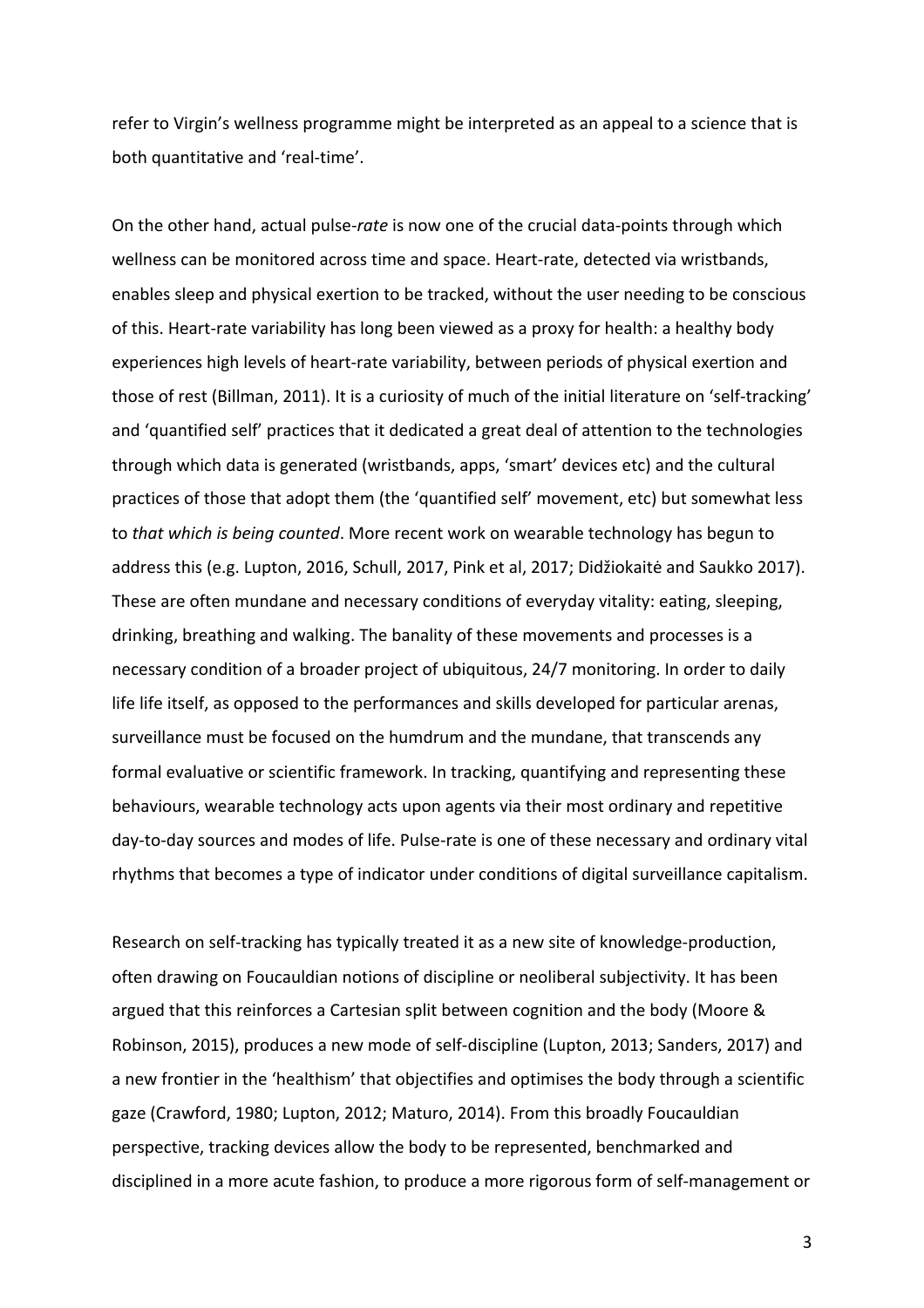entrepreneurial subjectivity. This treats wearable technology as epistemological in function. By contrast, this paper will seek to look at the interaction of body and technologies in terms of the dynamic techno-somatic rhythms that are *sensed*, but not necessarily *known* in Cartesian terms. The significance of pulse (both in its literal arterial sense and a metaphorical sense of real-time data) is precisely that it is pre-cognitive and environmentally adaptive, rather than cognitive or normative. By exploring the meaning and uses of pulse-monitoring, we might achieve a different perspective on techno-somatic interfaces, which doesn't privilege the acquisition of knowledge, but rather pursues cybernetic control of bodies, environments and the emergent interplay between the two. Against the supposition that wearable technology facilitates a Cartesian or positivist perspective on the body, I hope to explore the ways in which cognition and the embodiment dissolve into each other, mediated by techno-somatic real-time sensing. This becomes possible if we switch our attention from the truth of bodies as such (pure Cartesian *res extensa*), to the rhythms of technically-equipped bodies in motion, with spatial-temporal properties. 

This article addresses the political economy of 'pulse' in both the metaphorical and the literal senses of the term simultaneously, using two case studies which reflect both senses. By studying these side by side, and looking at how they fit into contemporary working and organisational practices, we gain a different perspective on post-Fordist capitalism and the technologies of control that mediate and sustain it. 'Pulse' serves as *both* the culturalideational model of how all physical movement can be conceived and a particular somatic rhythm to be surveilled – both signifier and signified. This dual project of pulse-monitoring can be understood as an effort to sense and influence the rhythm of social and individual life, in ways that promise a new post-disciplinary mode of managerial control, underpinned by a post-disciplinary notion of economic time that is fluid but nevertheless numbered. By emphasising the metronomic, repetitive qualities of human life, it is possible to arrive at quantitative expressions that are (or at least appear) to be emergent and natural rather than measured.

The rest of the article is in four parts. Firstly, I lay out the article's theoretical premises, namely the post-Fordist context, the 'crisis of measure' that characterises it, and the alleged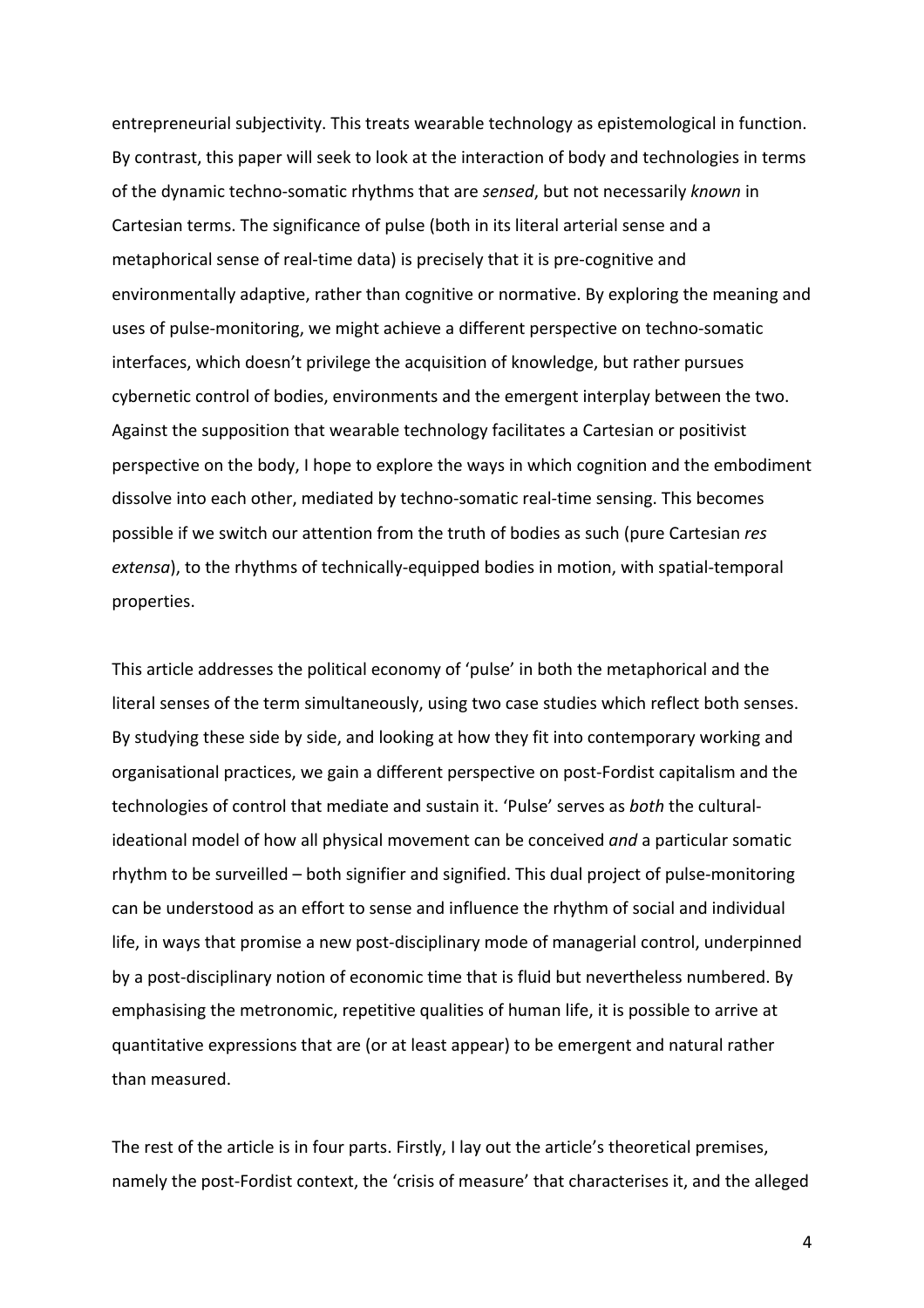potential for tracking technologies to overcome that crisis. It is crucial here to distinguish between 'measurement' and 'quantification' and the relation of one to the other, conceptual issues that have sometimes been under-appreciated in literature on selftracking. Secondly I look at how all of life potentially becomes conceived as rhythmical, in post-disciplinary societies, something that Lefebvre's notion of 'rhythm analysis' is ideally suited to explore. Thirdly, I look at two case studies, reflecting the metaphorical and literal status of 'pulse' in contemporary working life. One of these concerns a new wearable technology (though not a tracking device) aimed at moderating the wearer's pulse; the other at a new workplace technology aimed at capturing employee sentiment (which refers to organisational 'pulse' in a metaphorical sense). This section of the paper draws on interviews with the developers and designers of the technologies concerned. Finally, the paper seeks to theorise these new techniques of rhythmic monitoring and control, and the mode of 'metronomic vitality' that they mediate.

## **Quantity before measure**

It is widely recognised that a new style of technical economic government emerged following the crises of the 1970s, which allowed for more flexible management and monitoring of employees and consumers. This has been generally referred to as 'post-Fordism' (Jessop, 2002; Amin, 2011), a concept that is closely aligned with the idea of 'societies of control' (Deleuze, 1992). Following the crises of Fordism and Keynesianism that escalated from 1968 onwards, corporations adopted various new techniques through which to overcome political opposition and win the enthusiasm of employees and customers. Vertically-managed disciplinary institutions, such as the Taylorist factory and the Weberian bureaucracy, gave way to more fluid, horizontally-coordinated institutions that were more adaptable to fluctuations in market demand. Corporations co-opted anti-capitalist rhetoric in the service of management, thereby channelling non-capitalist hopes towards increased productivity and consumption (Frank, 2007; Boltanski & Chiapello, 2006). Meanwhile, the affective dimension of work and consumption became integral to economic value creation, often in a form of co-production between producer and consumer as signified by brands (Arvidsson, 2006, 2011). These changes required new forms of expertise and methods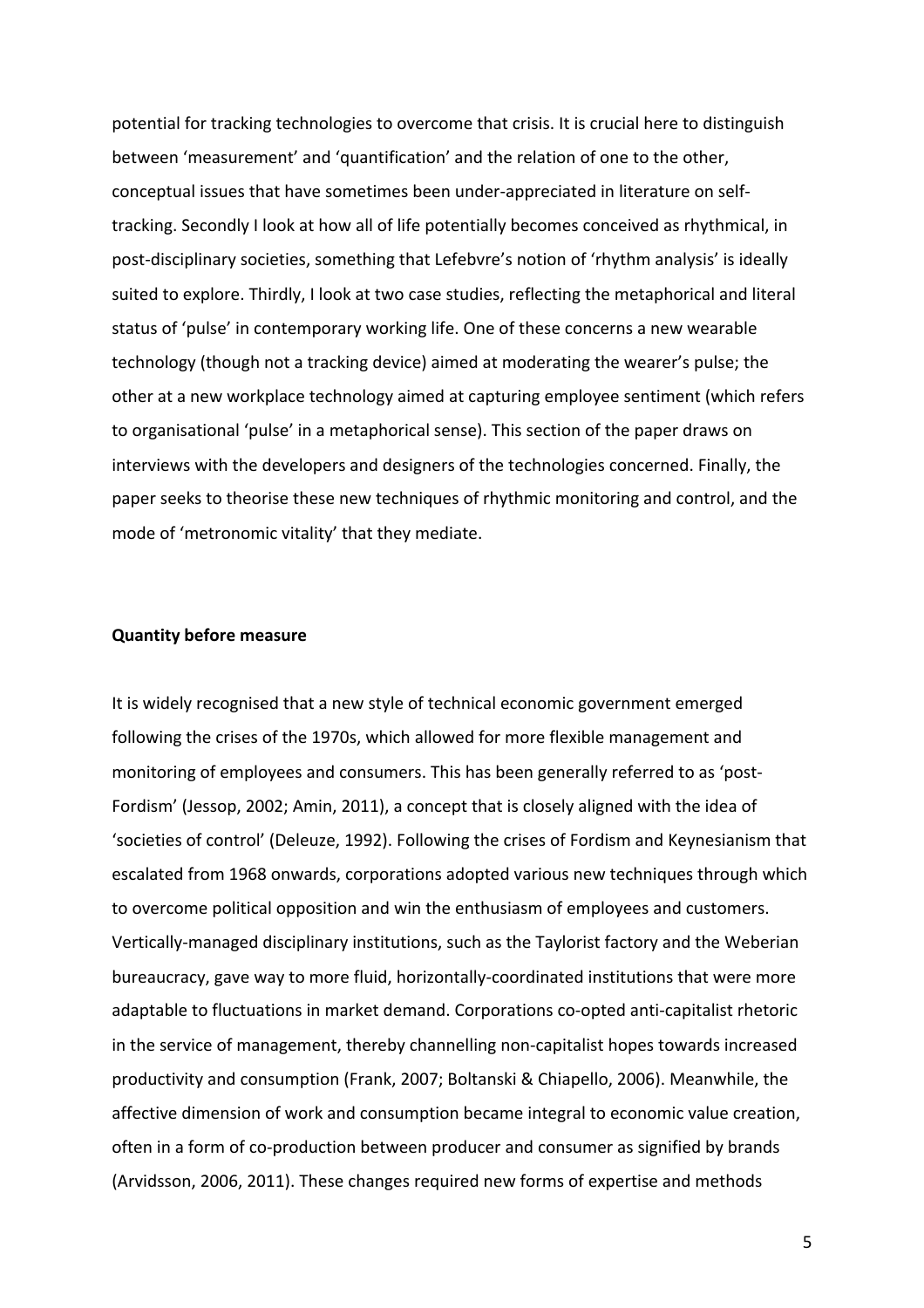through which the 'soft' psychological and cultural dimensions of the economy could be known and managed, and change could become constant (Thrift, 2005, 2008).

The shift into post-Fordism has produced distinctive problematics of quantification and measurement in social and economic life. At the same time, it has seized the affordances of networked computing to enable a shift from techniques of routinized 'discipline' to more flexible forms of 'control' (Franklin, 2015). In many ways, the promises of data analytics that have emerged in the early  $21^{st}$  century represent a conjoining of these two issues, whereby ubiquitous digital data capture offsomatFers a new basis for quantification and measurement  $-$  that is an argument adopted in this paper, but it is worth unpacking that a little. Two features of 'post-Fordist control societies' need recognising, or else there is a risk of obscuring key differences from 'Fordist discipline'.

Firstly, post-Fordism is defined by a problem of intangible value, eliciting what has been referred to as a 'crisis of measure' (Virno, 2004; Hardt & Negri, 2005). Taylorist factories could *measure* inputs and outputs in a relatively explicit way, tracking productivity using linear Cartesian principles of time and space. Measures have an *a priori* status: they transcend the contingency of a situation to provide a basis for comparison or 'commensuration' (Espeland & Stevens, 1998). Arguably the most transformative (or at least iconic) example of a modern measurement device is that of double-entry book-keeping, which provided a standard way to account for credit and debit across time and space (Carruthers & Espeland, 1991; Poovey, 1998). The crucial quality of any measure is that it holds its form across time and space, providing a basis on which to judge certain outcomes repeatedly, reliably and impersonally. Hence, the 9-5 working day is a possible *measure* through which to assess productivity; an intelligence test is a possible *measure* through which to assess job candidates. Measures may be quantitative (as with a tape measure) and are often a way of introducing quantity in a disciplinary fashion (as with an IQ test). They are tools of discipline and of judgement – but they are not *necessarily* tools of quantification. For example, a market research survey acts as a measure for comparing people in a standardised fashion, but it may do so simply by putting people into qualitative categories, rather than attaching a number to them. Standardised processes of judgement, such as workplace performance reviews, may draw on numerical data, but not necessarily. A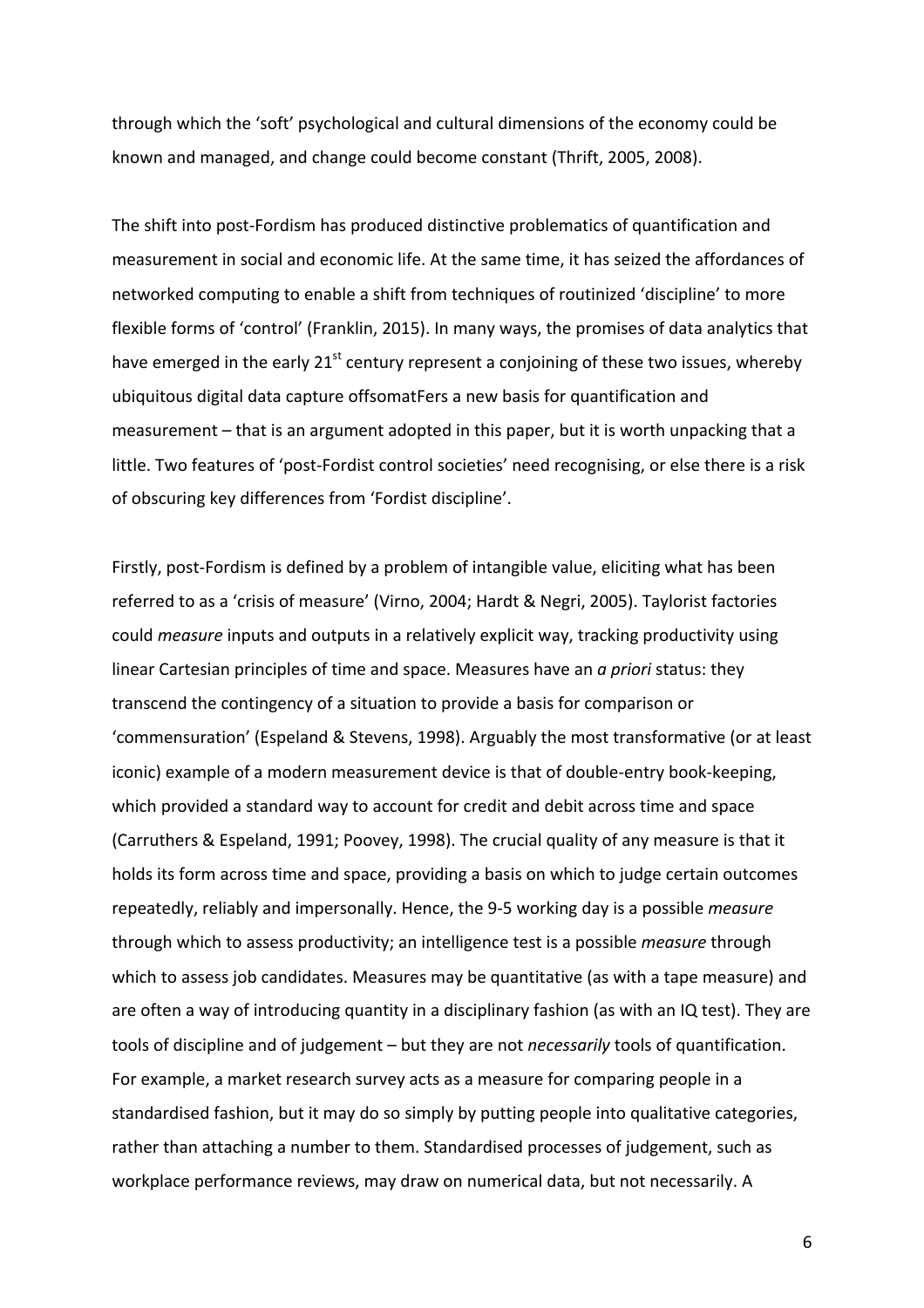measurement device may be far more efficient (as a basis for comparison) if it quantifies, but it needn't do so.

Measures are therefore fundamentally normative tools, that can be introduced into situations to win consensus (Boltanski & Thevenot, 2006). In order to work, they need to possess a quasi-liberal authority, which can apply a fixed set of criteria to a plurality of cases (Davies, 2014). The question of measurement is therefore intimately associated with the question of hegemony, which in the case of Fordism is "born in the factory", because hegemony implies an over-arching ethical framework which renders capitalist production *legitimate* and not only technically viable (Gramsci, 2011: 285). The *a priori* nature of measures provides the juridical principle which produces hegemony. Measures such as clock time allow the working day to be brought within a normatively governed framework.

To argue that post-Fordism witnesses a 'crisis of measure' is not to suggest that value becomes unquantifiable, but that it eludes the quasi-juridical routines and consensual quality of effective measurement. Where value is intangible (and partly captured subjectively in the experiences of the consumer) there is an absence of stable, publicly legitimate commensuration devices and rituals through which it can be assessed and ranked. This raises the importance of processes of critical deliberation and the social search for value (Stark, 2009), which is potentially democratising, but also less efficient from a narrowly capitalist perspective (Arvidsson & Peiterson, 2013). Qualitative methods of evaluation and research, such as focus groups, rise in importance, but do not serve to provide robust commensuration in the way that quantitative tools of measurement do.

Secondly, as digitisation has spread further into economic, cultural and personal life, it has radically increased possibilities for quantification, which have rapidly turned into inevitabilities of quantification. Increasingly, quantification is something that we can try to ignore by deliberately avoiding or concealing pieces of data, but not something that we can opt out of. Computer power has long extended beyond the capabilities of human cognition, but the ubiquity of data capture now extends beyond the *needs or intentions* of human societies as well (Hansen, 2015). Data is captured by default, generating archives of so-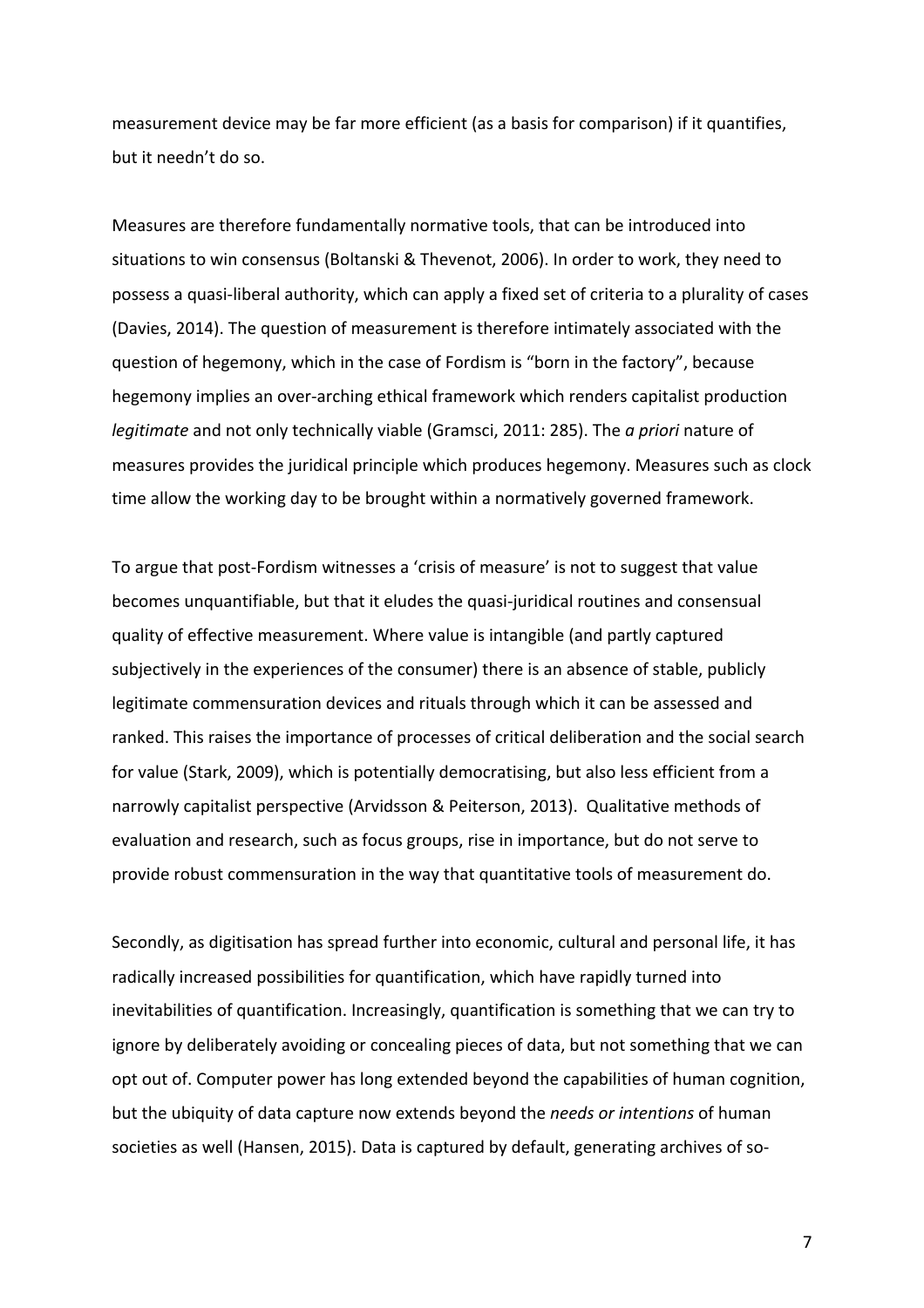called 'Big Data', which we then face the challenge of interrogating should we find a reason or desire to (Andrejevic, 2013).

As Hansen argues, the distinguishing 'tendency' of  $21<sup>st</sup>$  century media is to capture far more than human consciousness could ever accommodate. This is not a prosthetic enhancement of human consciousness, but a transformation going on beyond the limits of human perception (Hansen, 2015: 53). Whereas the camera, for example, offered an augmentation of existing forms of human vision, something like a fitness tracker allows human beings to engage with the world (and themselves) in ways that previously evaded our own subjectivity altogether. These are, Hansen argues, tools of *sensation* not of perception: their function is to monitor in unfathomable detail, generating quantitative data in the process. Fitness trackers have not replaced human cognition, but perform sensory activities of movements (steps, sleep, pulse etc) that were previously un-sensed and hence unquantified. They open up "the possibility of experiencing something not immediately available to consciousness" (Hansen, 2015: 139).

Following Hansen's analysis, we might say that ubiquitous digital tracking facilitates vast expansion in possibilities for *quantification*, but without offering any new *measure*. This isn't necessarily true of self-tracking in general, which can be carried out using various forms of quantitative measure such as weight-scales or diaries (Crawford et al, 2015), but it is certainly true of something like pulse-tracking. Measures may be present – minutes, kilometres, calories, degrees Celsius  $-$  but it is not always the main affordance of the technology to introduce these, in the way that it is of (say) a tape measure. As devices of sensation, rather than of perception or evaluation, digital tracking technologies often perform a relatively banal function of *counting as much as possible* (quantification), rather than of *comparing* as much as possible (measurement). Wearable self-tracking technologies have a bias towards aspects of the human that can be counted, even in the absence of any measure - steps, inhalations and exhalations, arterial pulse  $-$  just as social media platforms serve to quantify social connections without necessarily helping to judge them. Where these movements and moments are quantified, measures can of course be introduced, such as setting a target or norm for the number of steps to be taken each day. But the primary affordance of the device is to count not to compare.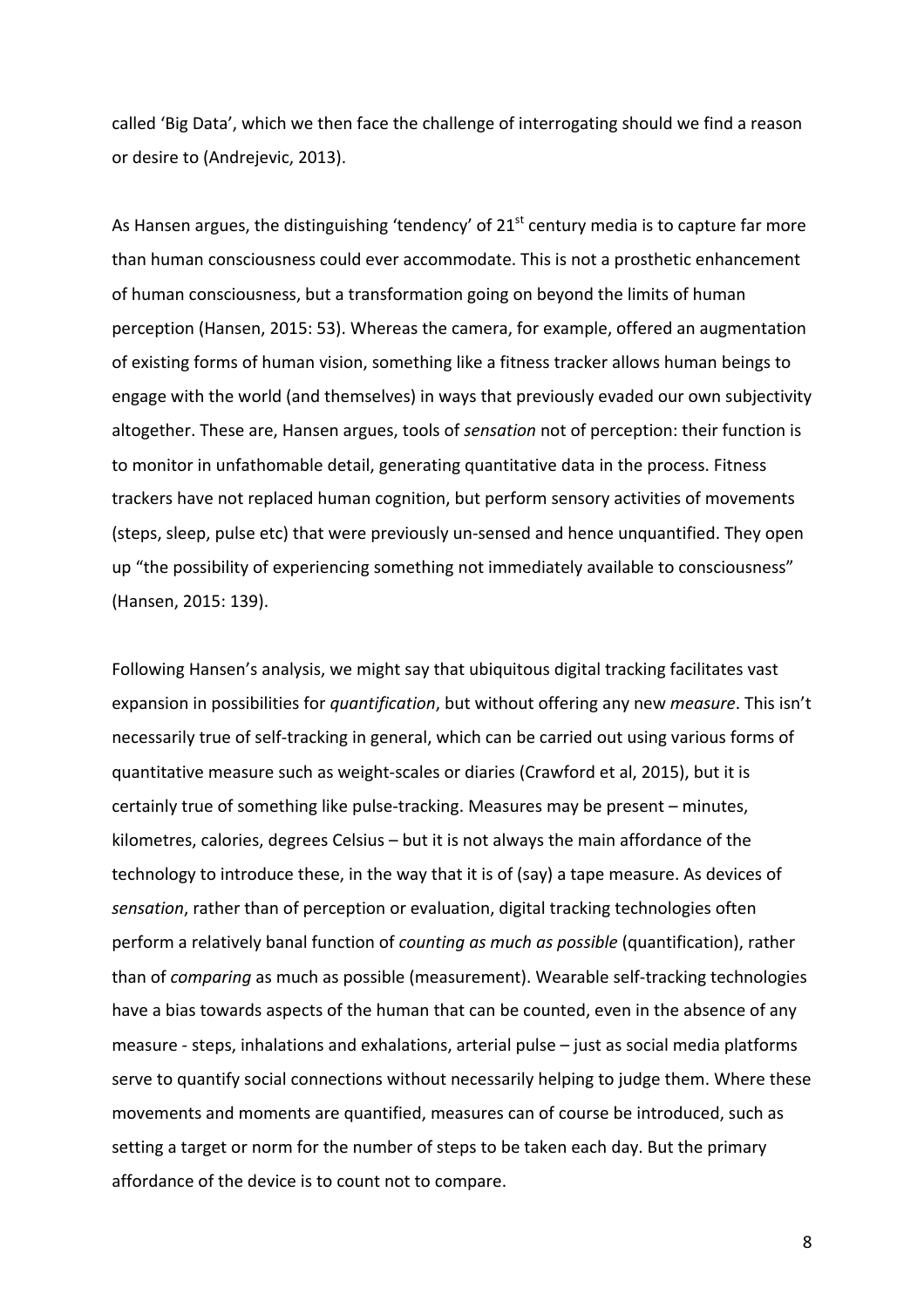A critical question for post-Fordist organisation and government is whether technologies of control can ever become sufficiently extensive and empirically sensitive as to replace the need for normative measurement altogether. To put that another way, does the crisis of measure and the problem of hegemony eventually evaporate, once enough data has been collected? To the extent that post-Fordism brings about new cyborg-type assemblages of bodies, codes, screens and machines, it arguably avoids or circumvents the requirement for hegemonic discursive consensus-formation, of the sort that Fordism depended on (Lash, 2007; Lazzarato, 2014). Semiotic and inter-subjective conventions potentially become replaced by interfaces which mediate non-representational code, in a constant cybernetic loop of action, feedback and adaptation. Decision-making can potentially bypass spaces of conscious deliberative judgement (as the case of high-frequency trading exemplifies) and consciousness is then presented with a world that has already been rearranged by 'precognitive' techniques of analysis and decision (Hansen, 2015). Epistemologically, this translates into the hope that algorithmic data analytics can supplant disciplinary methods, spotting and responding to patterns as they emerge from data sets, rather than imposing measures upon them (Savage & Burrows, 2007).

### **Governing through rhythm**

However, the post-hegemonic vision of control does place one crucial obligation on agents, without which ubiquitous data capture is not possible: they must keep moving and interacting across interfaces of various kinds. This is scarcely a normative duty, as it is unspecified what the form or telos of this activity should be, and movement might equally be unconsciously physiological as consciously decided. And as interfaces become embedded in the physical environment and body, there is reduced normative injunction to consciously 'use' them. But the managerial and epistemological project of achieving control without consensus does require that nothing ever stay fixed in place. As Boltanski and Chiapello observe of the post-Fordist workplace, "to be doing something, to move to change  $-$  this is what enjoys prestige as against stability, which is often regarded as synonymous with inaction" (Boltanski & Chiapello, 2007: 155). Apple CEO Tim Cook's notorious 2015 remark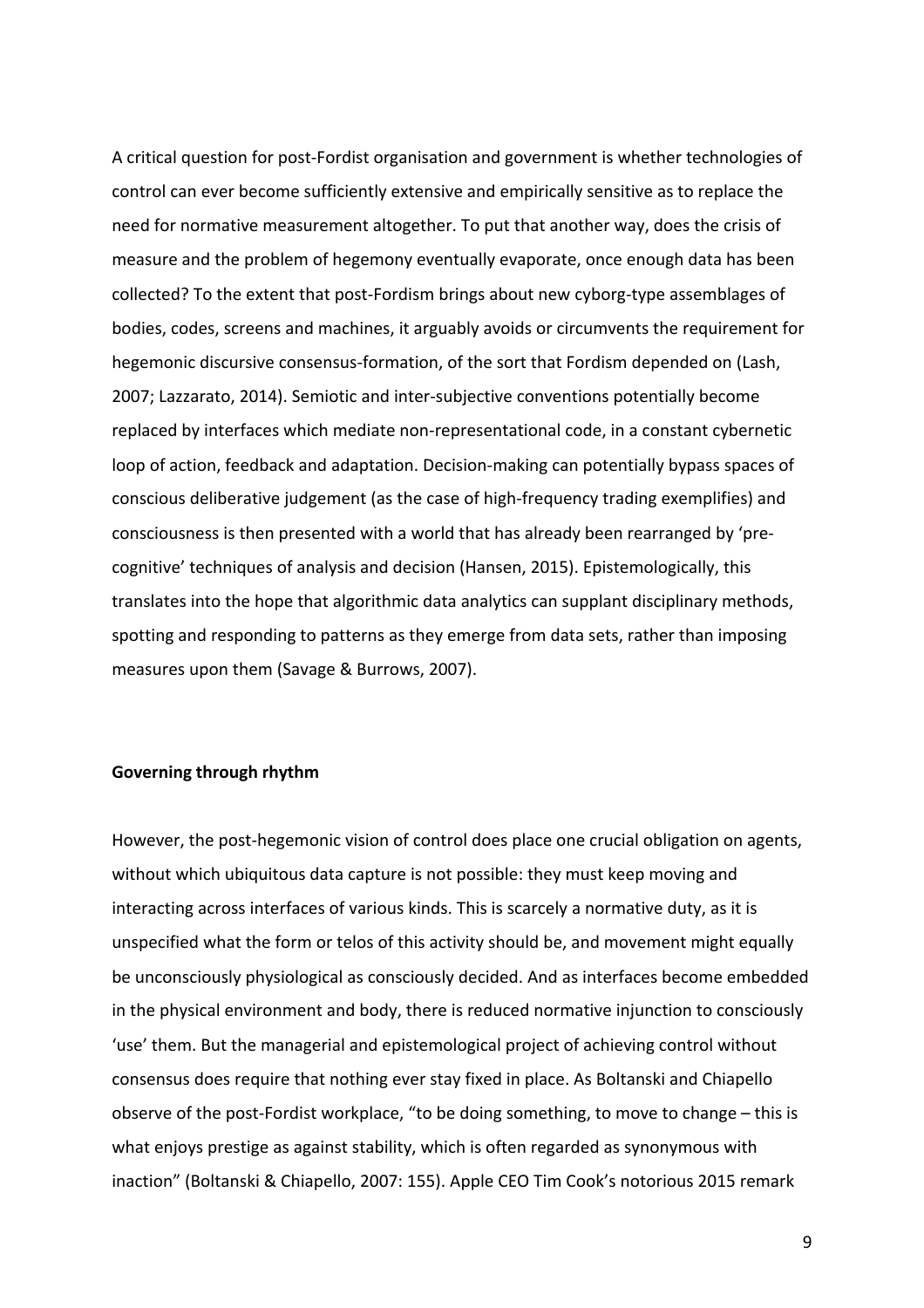that "sitting is the new cancer" was made while promoting the Apple Watch, which can buzz to remind the wearer to stand up and move.

In societies of 'discipline', movement occurs between different designated spaces and institutions (factory, hospital, home etc), but movement itself is not a crucial object of observation (Deleuze, 1992). The regular time displayed on the clock is what determines when the subject of discipline moves from one such enclosed space to another, as the notion of 'clocking on' and 'off' suggests. Time is *interrupted* by disciplinary measurement, (as notions of audit and inspection suggest) rather than its object. Any repetition of movement over time is a contingent side-effect of normative convention. The dominance of clocks indicates that time is really being subsumed under space, producing what Bergson termed 'homogeneous time', which uses spatial metaphors (and devices such as clocks) to represent time in regular, concise units such as 'minutes' and 'days' (Bergson, 2002: 86). This emphasis on disciplinary technologies such as clocks is a denial or avoidance of time as 'pure duration', allowing the units of 'homogeneous time' to create the illusion that temporality consists of separate, isolated moments. This experience of time as amenable to delineation and separation is a significant effect of Fordist and disciplinary techniques of power. 

By contrast, societies of 'control' require bodies in motion to be monitored, such that patterns and rhythms can be detected, in the absence of *a priori* normative conventions. Many aspects of social rhythm are effects and legacies of disciplinary norms and institutions, such as the working day, the weekend, commuting, a 2-week holiday and so on. But other repetitive movements are emergent, such as socialising, leisure activities, sexual activity and the rhythms of the body itself. Lefebvre argued that it is the interaction between these two forms that generates the rhythm of modern life, that in the synthesis between the two is "natural and rational, and neither one nor the other" (Lefebvre, 2013: 19). As he argued:

*Everyday time is measured in two ways, or rather simultaneously measures and is measured.* On the one hand, fundamental rhythms and cycles remain steady and on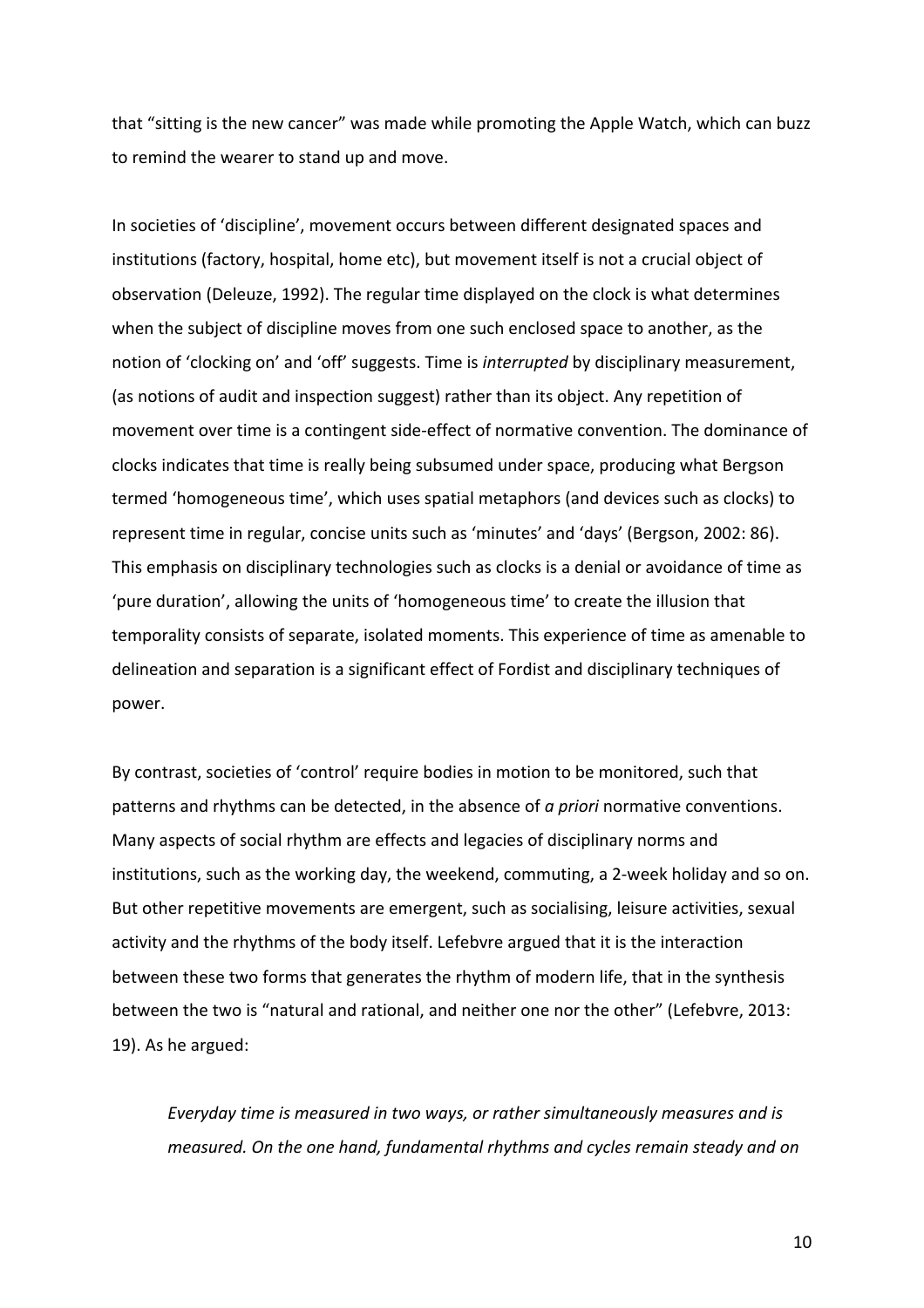*the other, the quantified time of watches and clocks imposes monotonous repetitions.* (Lefebvre, 2013: 83)

As digital interfaces become embedded in our physical environments and bodies, this raises the possibility that emergent, unmeasured rhythms might become visible in and of themselves, even in the absence of any institutions to govern them. Quasi-natural movements – some of which, such as arterial pulse, are constant – can simply be tracked rather than subjected to measurement. Repetitions and patterns that emerge *outside* of the realms of measured behaviour or disciplinary activity might suggest a form of systemic sustainability, that is emergent rather than imposed  $-$  a form of rhythmic harmony that Lefebvre identifies as 'eurhythmia'. In some cases, 'homogeneous time' keeping tools may even be deliberately removed to facilitate this harmonious, repetitive movement across interfaces, as the absence of clocks in casinos suggests or the clock in the therapists consulting room that the client is unable to see. The absence of 'clock time' may help individuals to enter a greater condition of post-cognitive, embodied harmony or "perfect contingency" with their physical environment, of the sort that Schull discovers amongst machine-gambling addicts (Schull, 2012).

In the practical settings of neoliberal capitalism, the distinction between 'discipline' and 'control' is rarely absolute. The rise of the latter's rationality does not in itself signal the subsidence of the former, any more than the rise of disciplinary power meant the disappearance of sovereignty (Munro, 2000). Often technologies and practices of control will be employed to achieve a higher level of discipline than disciplinary institutions themselves could achieve on their own. Disciplinary tools of audit, testing and measurement continue to provide an organising template for institutions under post-Fordism, but now a much wider range of behaviors and 'data points' are being tracked to anticipate how individuals or organisations are likely to perform in these moments of disciplinary judgement. Thanks to control technologies (which are ubiquitous and radically empiricist), it becomes possible to orient the self even more acutely towards disciplinary technologies (which are periodic and decisive), potentially bringing the norms of discipline closer to the psyche and body (Hardt & Negri, 2000: 23). Many emergent social rhythms and forms of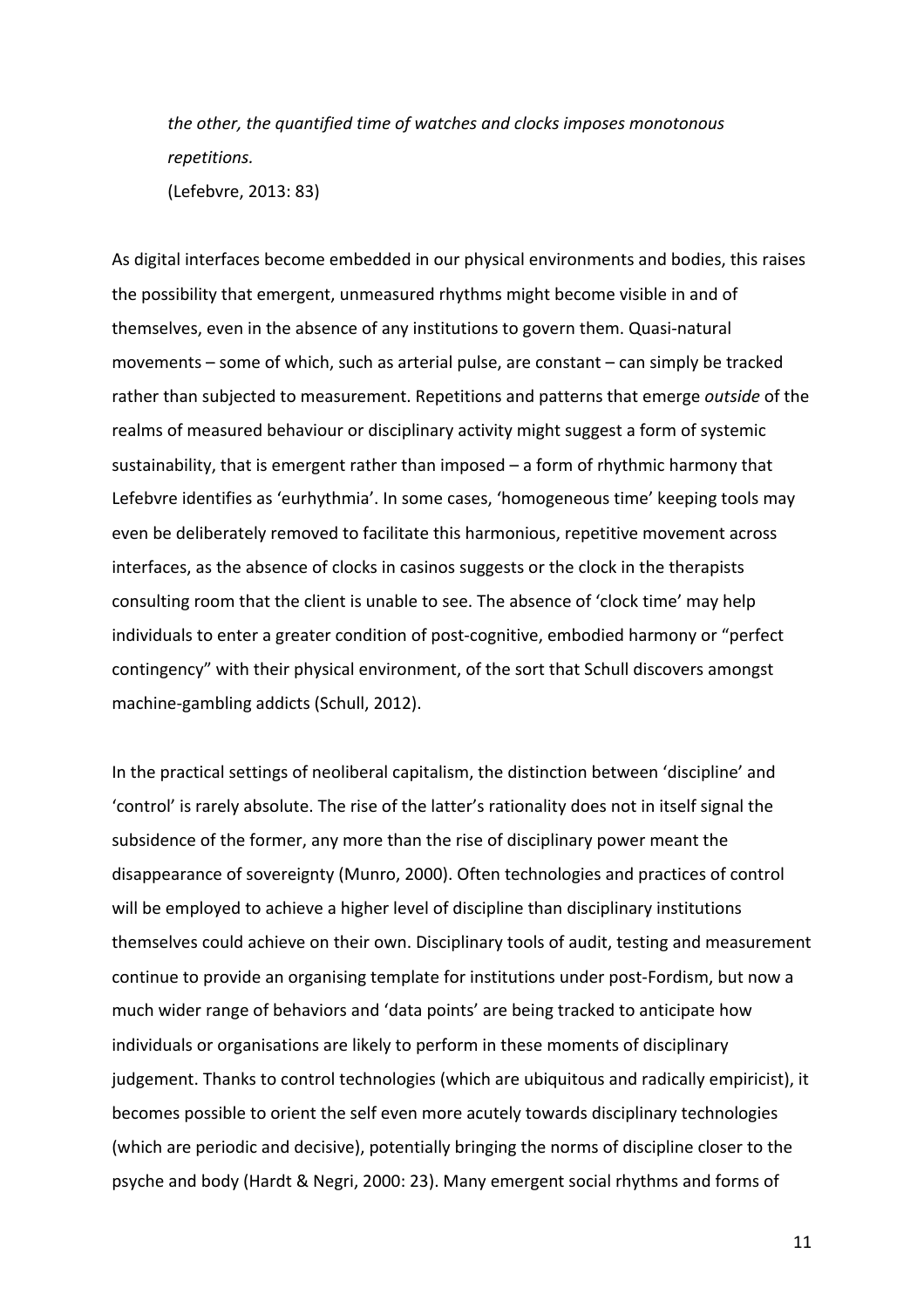playfulness, which can now be captured digitally, arise in the time and space that discipline ostensibly leaves alone, such as the weekend, public space or night-time. This renders the relationship between discipline and control ambiguous: on the one hand, it allows spontaneous order to be optimised, potentially to subsume it under disciplinary power, but on the other it points to the possibility of a post-disciplinary order, in which the power of measurement gradually recedes.

What Lefebvre terms the 'natural' dimensions of rhythm (which really means those aspects which are not imposed by 'rationality') resists the Cartesian gaze of scientific analysis. Or rather, efforts to subject it to objective scrutiny (such as those imposed by disciplinary measure) immediately misrepresent or damage it. Lefebvre's example is of horse dressage, which cannot be simply imposed on the horse in the way a dog is trained (Lefebvre, 2013: 49). Instead, if one is to "grasp this fleeting object, which is not exactly an object, it is therefore necessary to situate oneself simultaneously inside and outside", to try and feel the rhythm and to know the rhythm simultaneously (Lefebvre, 2013: 37). The task is one of sensation rather than of judgement - hence it lends itself to technologies of monitoring rather than of measuring. The more sensory devices there are embedded in the physical environment and human body, the greater the potential to adopt this 'inside and outside', feeling and knowing, orientation towards rhythm, be that of the city, the organisation, the social network or the organism.

To feel rhythm from the 'inside' is one way of understanding the promise offered by 'realtime' data capture. In the context of 'smart cities', for example, the ideal behind the blanket monitoring of all urban life is that surges of movement, sentiment or market demand can be sensed as they occur, allowing for responses to be made instantly (Kitchin, 2014). Equally, in the context of security, the hope is a post-Cartesian one, that threats can be sensed and acted upon before they are empirically known (Amoore, 2013). The monitoring of movement over time allows a sense of 'normal' rhythm to emerge, and consequently the capacity to detect abnormal movement ('arrhythmia') or sudden changes in speed of movement. Stock market tickers offer an early example of a technology geared around the detection of rhythm, focused on price movements rather than on price levels as such (Preda, 2006). Yet ubigitious digitisation of social life – the city, the human body, the home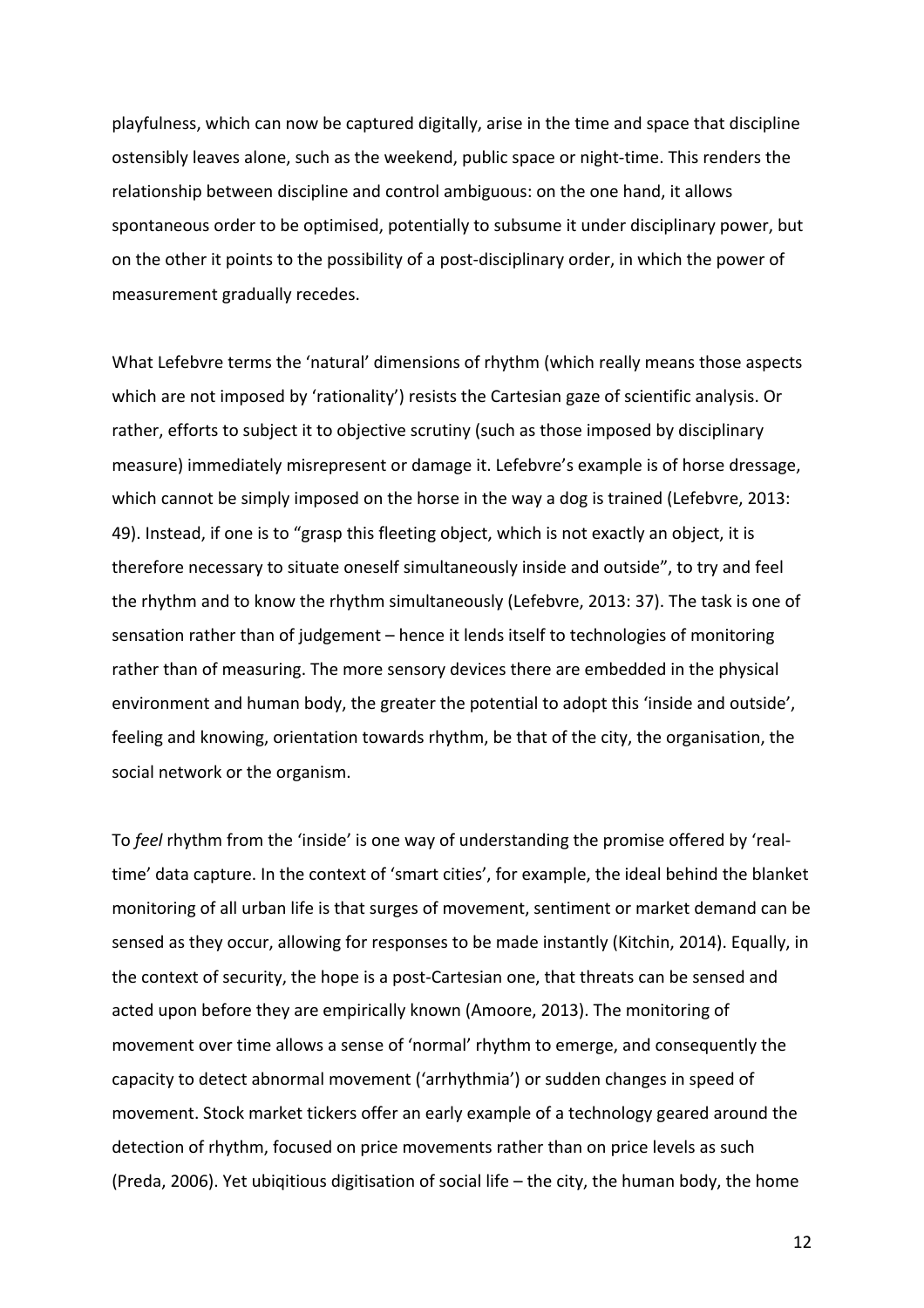$-$  facilitates a new attention to the sensing of rhythm. Much of this monitoring and reactivity takes place beyond the limits of public discourse or subjective consciousness, shaping the world that is encountered subjectively (Hansen, 2015). Alternatively, it enters our field of perception via the interface of dashboards of various kinds, a particular mode of representation that seeks to influence decision-making without issuing facts or judgements (Mattern, 2015). 

#### **The rhythm of arterial pulse**

Scientific and medical interest in arterial pulse has always advanced in tandem with timemeasuring devices (Ghasemzadeh & Zafari, 2011). The earliest known attempt to measure arterial pulse is that of Herophilus (335-280 BC), who measured it using a water clock known as the 'clepsydra'. Galileo's invention of the pendulum in the early  $17<sup>th</sup>$  century was followed by the invention of the pulsilogy by Santorio Sanctorius, a pendulum that could be adjusted to match pulse rate. The contemporary approach to arterial pulse measurement is credited to John Floyer circa 1707-10, who took advantage of advances in the design of clocks to introduce the medical practice of counting the number of heart-beats in a single minute. While pulse offers a way of sensing the body's rhythm, which may or may not be subjected to any formal measure in terms of 'homogeneous time', it is worth recognising that it cannot be represented objectively, without *some* standardised notion of time (typically minutes) with which to compare it.

There is still controversy amongst medical researchers as to what exactly determines heartrate, though the most significant factor is respiration (Billman, 2011). It increases during inhalation and decreases during expiration, and accelerates during times of accelerated inhalation such as exercise. Various social and physical cues can influence heart-rate, for instance the speed of a piece of music (Larsen & Galletly, 2006). From a medical perspective, the most significant trait of a human heart-rate is not its level at any one moment, but its capacity to vary: low rates of heart-rate variability are an indicator of poor health, while high-rates of heart-rate variability indicate higher fitness levels. But pulse also carries a more existentially significant medical status: it is the first thing that is sought in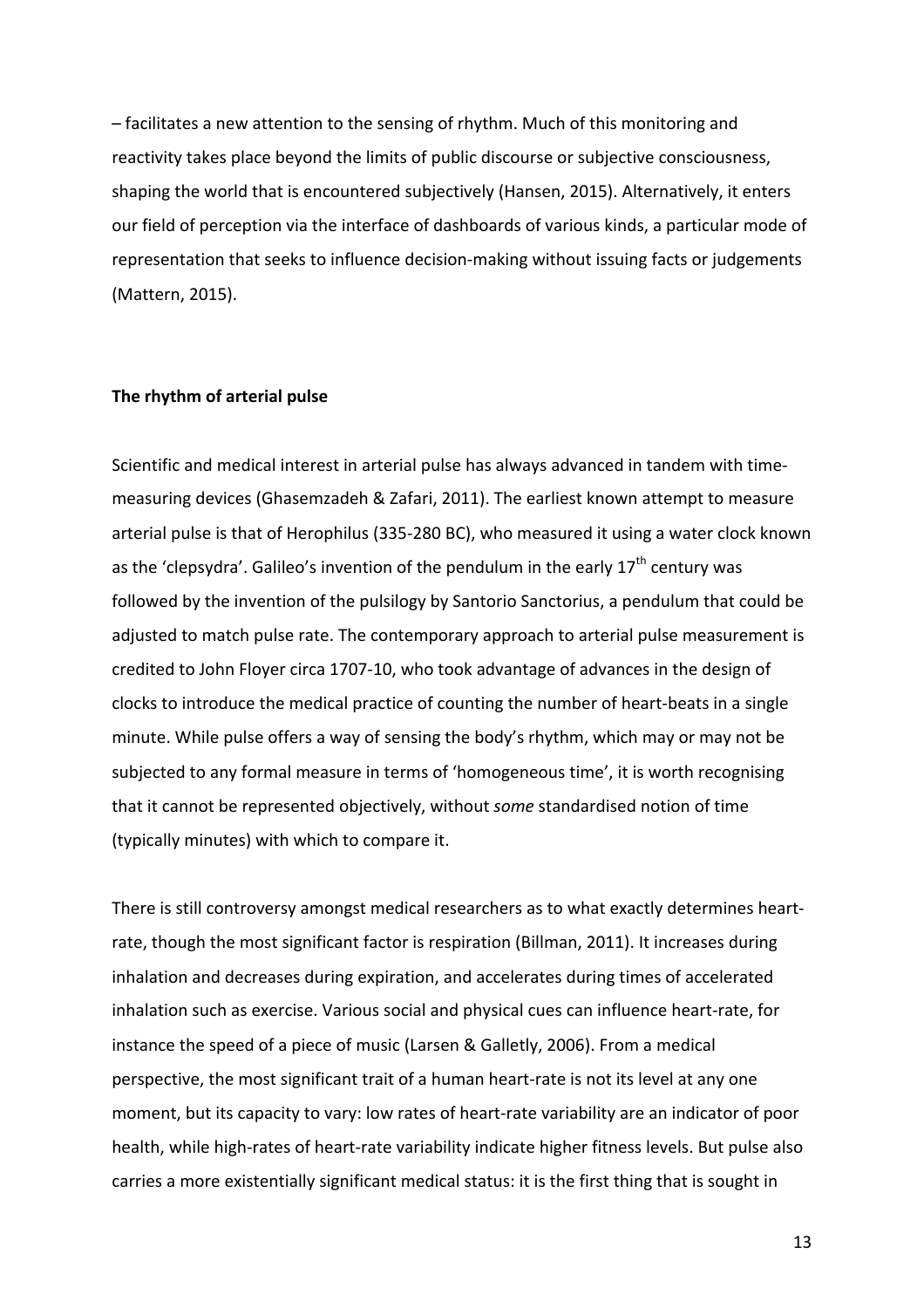distinguishing whether an apparently unconscious body is alive or dead. Equally, pulsechecking is one of the first techniques of first aid that is taught to the non-medical specialist, suggesting that arterial pulse is what grants the human body its ordinary, day-to-day status as a 'living' organism.

Immediately we might note certain attributes of arterial pulse that would resonate with the cybernetic imaginary of control under post-Fordism. Firstly, arterial pulse respects no limits of time and space, and is an indicator that functions '24/7' (Crary, 2015). The condition of human beings in 'societies of control', Deleuze argues, is one of constant 'modulation' and 'surfing', never being finished with anything (Deleuze, 1992). Arterial pulse is something the human body does so long as it is alive, regardless of whether it is at work, asleep or on holiday. However, the scientific focus on pulse-*rate* has nevertheless been confined to experts and expert institutions until relatively recently. The stethoscope, dating back to the early 19<sup>th</sup> century, enabled hearts to be listened to by doctors, while the first heart-rate monitoring technology (ECG) was developed for hospitals in the early  $20^{th}$  century. But it wasn't until 1983 that a wireless (hence mobile) heart-rate monitoring device was developed (Pantzar & Ruckenstein, 2015). The subsequent mass-market development of pulse-monitoring wristbands and smart watches represents a major step in the amateurisation of pulse-monitoring, which enables pulse to become not only an everyday behavioural phenomenon, but also an everyday quantitative indicator. Wearable and wireless pulse monitors are therefore vehicles for the quantification of everyday life.

Secondly, pulse-rate is a way in which bodies can 'speak' without being mediated by language. This quest for non-semiotic or post-representational modes of communication has been dubbed the 'decline of symbolic efficiency', and analysed as a key feature of post-Fordist modes of management and regulation (Dean, 2009; Andrejevic, 2013). Yet the interest in pulse as the language of the body (as opposed to the subject) has a much longer history. When considering how the intensity of other people's pleasure might monitored in a utilitarian society, Bentham proposed two possible solutions (McReynolds, 1968). The first was to use money as a proxy (on the assumption that consumers would spend money in direct proportion to the utility that resulted) but the other was that pulse-rate might serve as an indicator of affective states. Pulse-rate was one of various physical symptoms that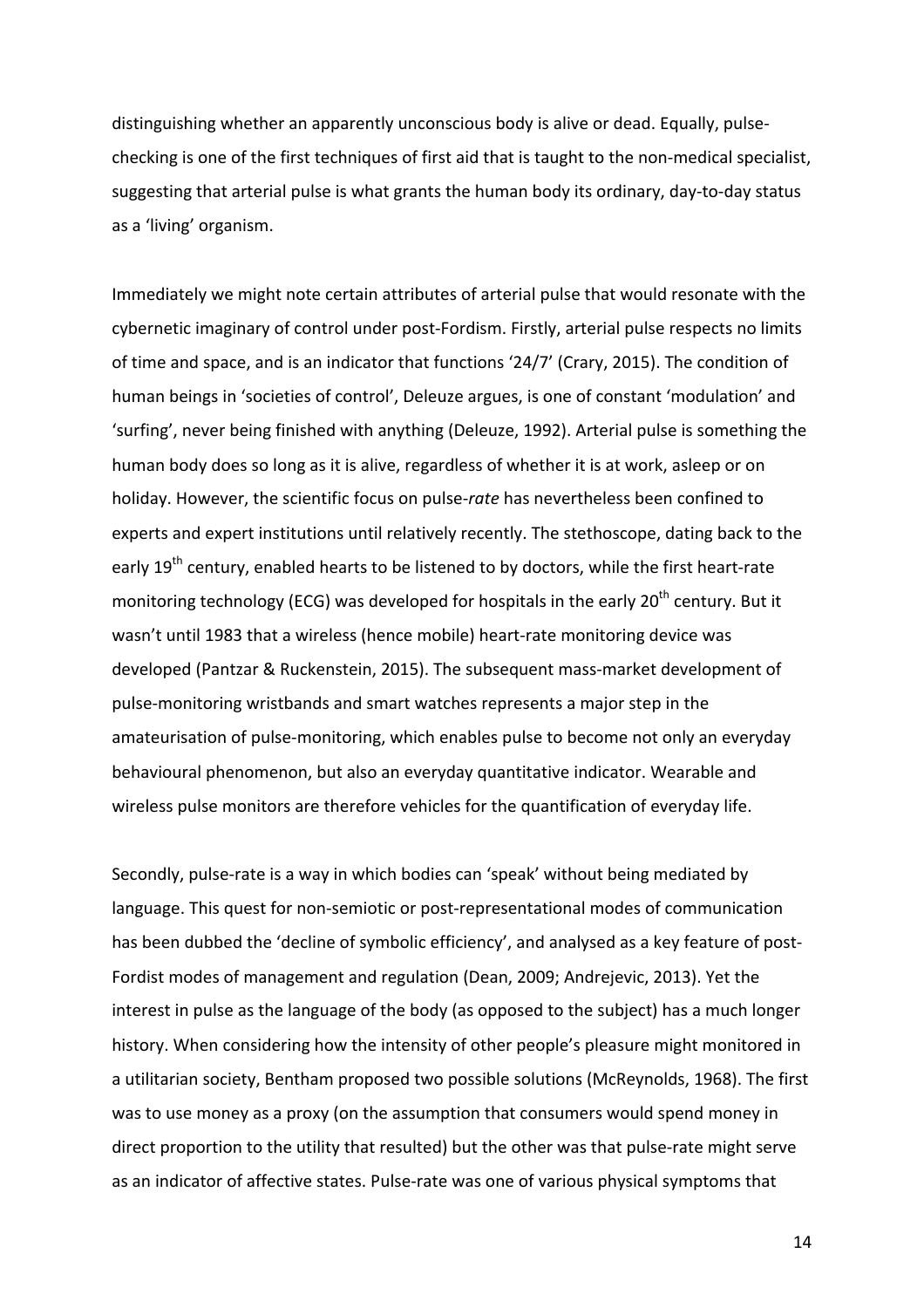physiologists of the late  $19^{th}$  century focused on, in seeking to understand how physical laws of energy and entropy affected the human body, especially the labouring body (Rabinbach, 1992; Danziger, 1997). The interest in pulse suggested a proto-cybernetic imaginary, in which the body contained its own mechanical rhythms that could be brought into dialogue with those of experimental equipment. By the same token, it suggests a desire to get around the reports of the subject (Davies, 2017).

What the body is able to authoritatively communicate via signs such as arterial pulse is "how *I* am right now". The self-conscious subject is less trustworthy on this matter, because she has a tendency to bring in broader reflections on how things are generally or have been over time. The cyborg body, however, cannot help but provide accurate data on its present state. It does so in a 'pre-cognitive' form, that thereby avoids being mediated by semiotic and cultural representations, and which potentially bi-passes subjective consciousness altogether (Hansen, 2015).

Thirdly, arterial pulse offers the prospect of a quantity that is prior to measure, and therefore a post-hegemonic mode of control. Pulse is what Lefebvre terms a 'natural' rhythm, rather than a 'rational' one, though pulse-rate is only discernible once pulse is judged using clock time. Where clock time beats at a steady speed, with the ticking of the second hand, and the slow moving of the minute and hour hands, the speed of pulse changes depending on circumstances. It offers a rhythm that adjusts to activity and environment, speeding up during times of anxiety or stress, and slowing down during times of relaxation. Arterial pulse signifies a mode of non-disciplinary temporality that is contingent upon the situation. In a world where arterial pulse was a more important rhythm than clocks, the goal would not be punctuality (as in societies of discipline) but *eurhythmia*, in which body speed is well synchronised with environmental speed, rising and falling appropriately. The capacity of pulse-rate to vary according to circumstances is its key attribute. That said, the possibility of pule-rate being represented as a number does require that (in Lefebvre's terms) *natural* rhythm be married to *rational* rhythm, such that the number of bodily beats is compared to the number of mechanical seconds. The pulse-rate monitor is therefore both a sensing device and a measuring device.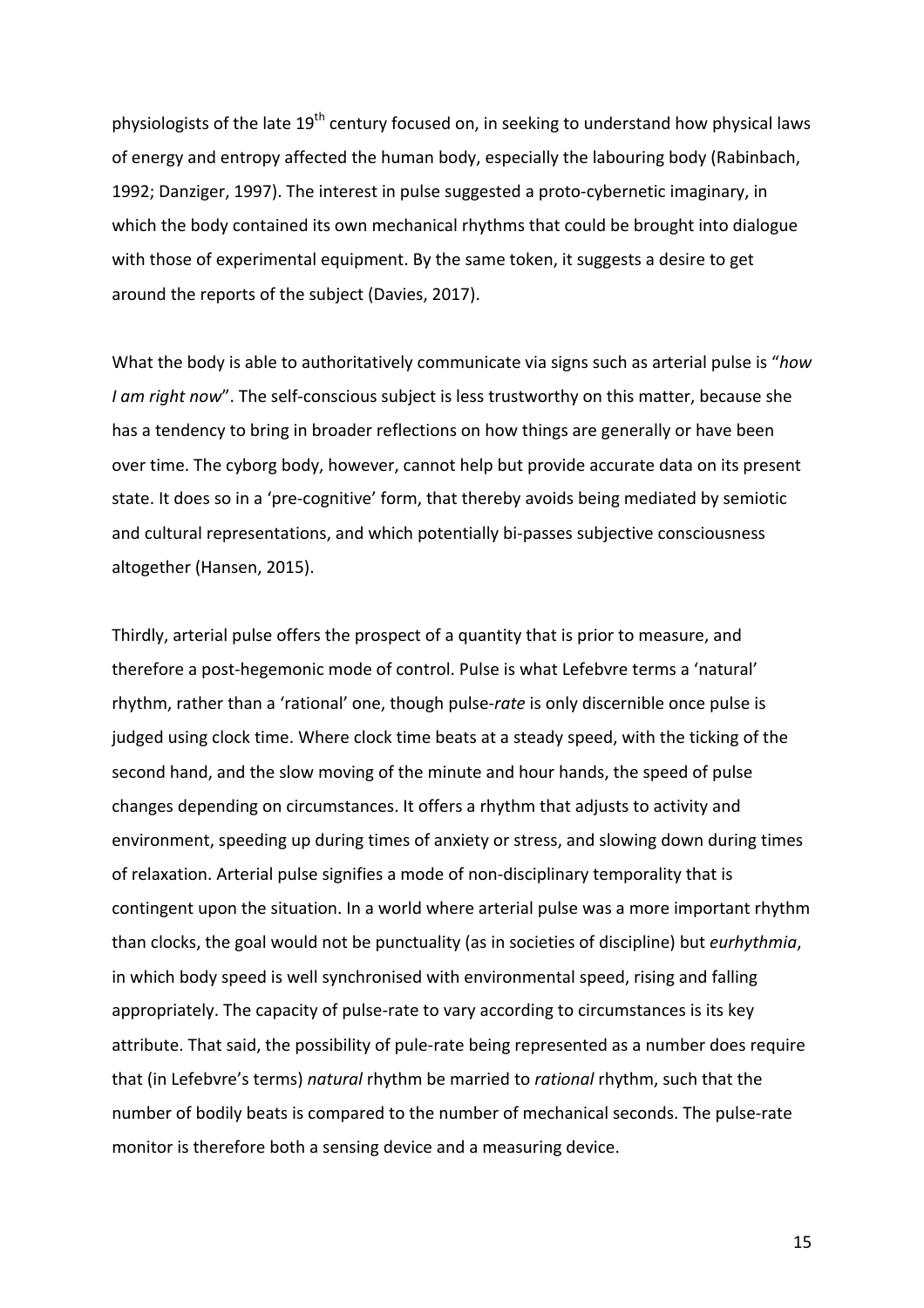If competitive sport offers a defining symbol of measured physical quantification (with a whistle being blown, goals being awarded), then jogging offers the equivalent for unmeasured quantification, whereby the body enters a state of flow, and the passage of time becomes forgotten. The former has an explicit telos and evaluative benchmark which the players must keep in mind, whereas the purpose of the latter is to achieve some state of health-enhancing, unconscious bodily rhythm, a central component of which is accelerated respiration and pulse-rate. The addition of wearable technologies makes visible aspects of a jog that would otherwise remain outside of cognition (such as steps taken, as well as heart rate). Yet it also allows for further technical augmentations, such as the selection of a musical playlist that is synchronised with speed and pulse, something that the Spotify musicstreaming service offers.

Arterial pulse is a tangible, quantifiable sign of how the body is (or is not) adjusting to its immediate situation, right now. But because it is has this status as a 24/7, cybernetic, postdisciplinary indicator, the term 'pulse' has also taken on a metaphorical status which implies data that is collected and shared in real-time, for instance via 'smart city' infrastructures. It is here that we might speak of 'pulse' more as ideology, inasmuch as the idea promotes the logic of control. In particular, it promotes an ideal of bodies so eurhythmically immersed in their situations as to lose track of Cartesian coordinates of time and space - the worker, for example, who has achieved such a state of flow that they have forgotten to leave the workplace or ceased to notice any distinction between 'work' and 'leisure'. The ideology of 'pulse' seeks not only the privatisation of space, but also the privatisation of time, where public measures of time are withdrawn. This is in contrast to Fordism, where the factory is privately owned, but its routines (9-5, lunch-break, cigarette break etc) are not. Then again, measure does not entirely disappear from post-Fordist contexts: if pulse is to be represented as 'pulse-rate', then an observer (an experimenter, doctor, manager, governor etc) in possession of a clock is required. Thus the ideal of pulse tacitly implies a panoptical power structure, in which the majority are lost in 'natural' rhythms, while a minority observe these via 'rational' ones. As in the case of the therapy room, one party cannot see the clock, but the other one can.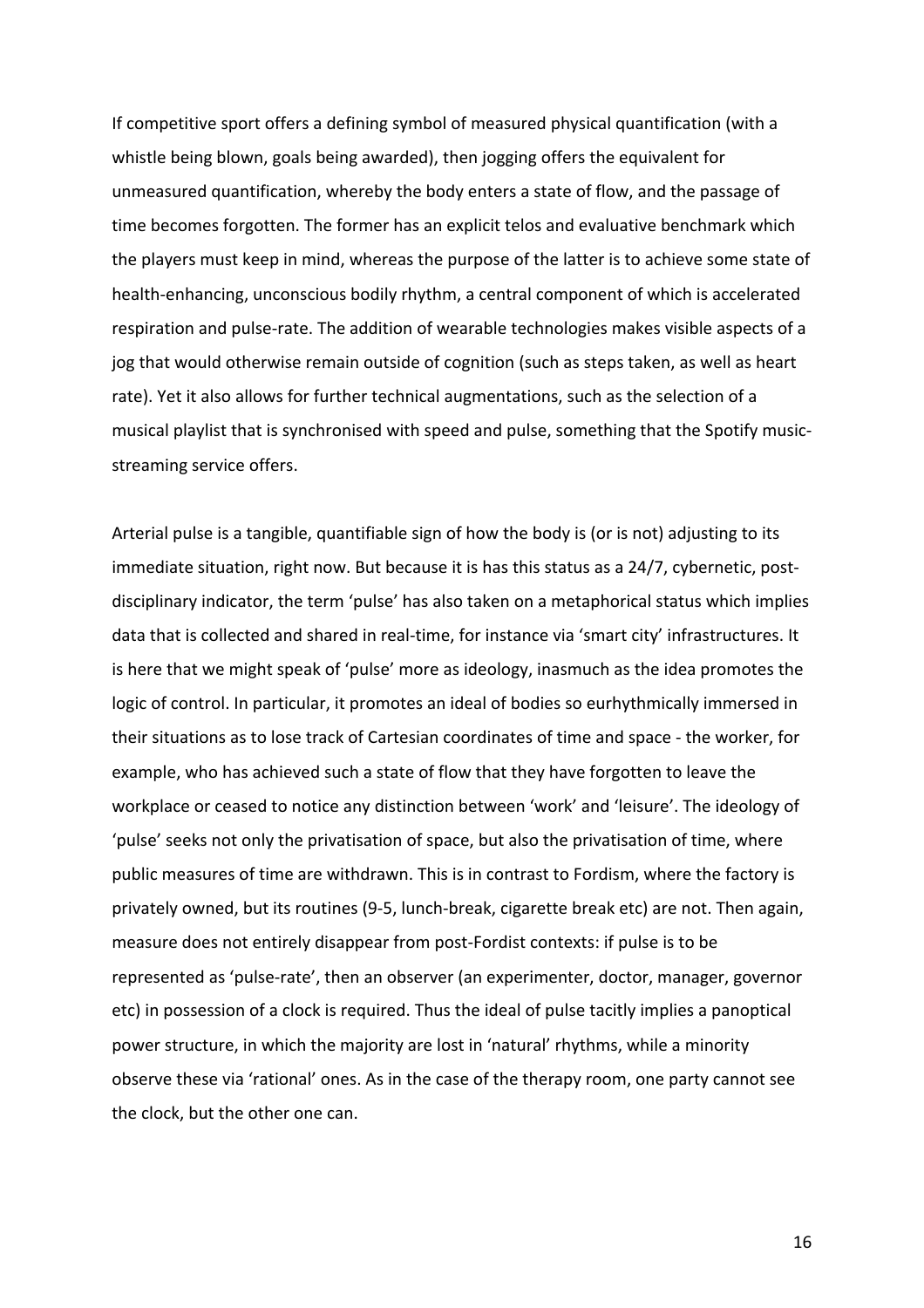### **Controlling pulse**

I now want to turn to two empirical examples of technologies which are designed around the sensing and/or controlling of pulse. As will become clear, one of these is focused on arterial pulse in a literal sense, though not to measure pulse-rate; the other is focused on 'pulse' in the metaphorical sense, of an emergent social rhythm that (as Lefebvre puts it) can be sensed from the 'inside'. By exploring 'pulse' in these two ways simultaneously, we can think about how 'natural' or emergent rhythm can be sensed from both within and without the body itself. The significance of pulse as a matter of concern (whether medically, economically or whatever) is that it provides a way of knowing or feeling how well adapted a body is to its environment. In its metaphorical sense, it comes to signify seemingly natural rhythms of the environment (workplace, city etc) itself.

Both these cases are implicitly geared around managerial agendas, be that the management of the self or of the organisation. Both are technologies of control, which take 'pulse' (either literally or metaphorically) as that which needs to be controlled. Yet neither is necessarily oriented towards performance optimisation or discipline, even if that is an implicit or background agenda. To research these two cases, I conducted interviews with the entrepreneurs and designers who were responsible for conceiving of and developing the technologies. They are both at a relatively early stage of development, and only recently arrived on the market. Contact with these interviewees was established by cold emailing, and interviews conducted in late 2015 and early 2016, either in person in the interviewee's office or via Skype. I will introduce them in turn, and then explore some of the common themes that emerge.

### *Cases*

The first case, Moodbox, is a new technology, which arrived on the market in 2012, that aims to monitor employee engagement on a day-to-day basis.<sup>1</sup> It does this principally through two instruments: an interface which employees are invited to interact with as they leave work, and a dashboard display providing managers (and potentially employees) with

 $1$  Names of case studies have been changed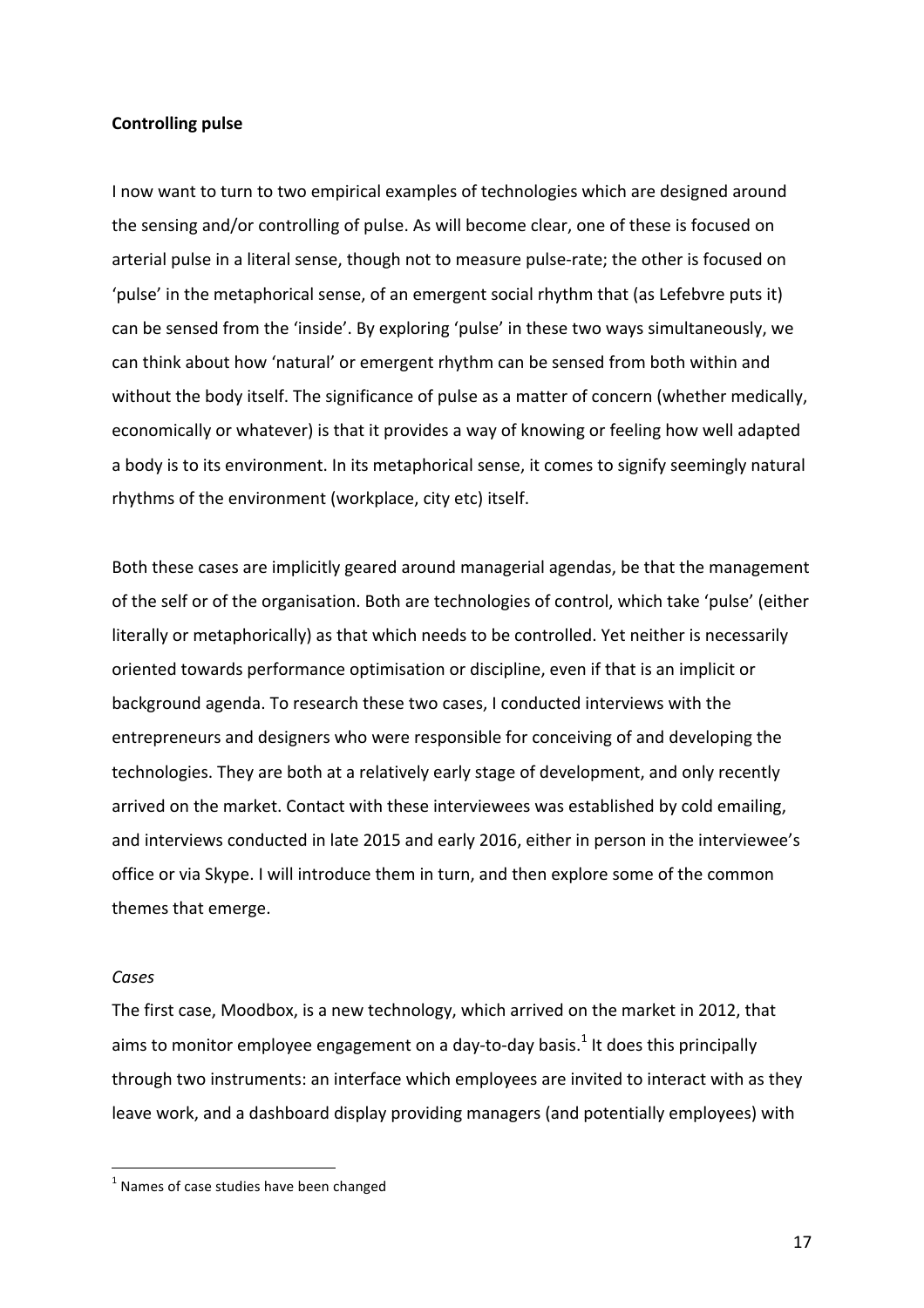an indicator of responses over time. The interface is a small box that attaches to the wall, displaying a red and a green button under the question "How was your day?". As the employee leaves work, they press one of these to signal positive or negative emotions, and as they do so lights flash up indicating the aggregate of others' responses. These interfaces send the data to a central repository, from where they are displayed in graphical form for the benefit of managers. The read-out of mood is called 'The Daily Pulse', whose fluctuations can then be seen over several days and weeks.

Some significant design features of Moodbox are worth noting about this tool. Firstly, it takes the working day as its temporal unit of analysis. The developer explained to me that 'daily' is "pretty much the rhythm of a company"; in Lefebvre's terms, it provides the 'rational' rhythm that then interacts with 'natural' rhythm. The legacy of Fordism provides structures that post-Fordist practices can exploit, at least from a managerial perspective. Or, to put that another way, the problem of 'control' remains located within the time-space legacies of 'discipline'. Secondly, the employee does not offer a score for their mood, but simply selects one of two options: positive or negative. This was a deliberate decision by the designers, deliberately avoided a neutral option, thereby requiring a choice to be made one way or the other. This referred to as "casting your pulse", implying some hybrid of democracy (as in 'casting' a vote) and behavioural reflex.

Thirdly, there is no way in which the device can avoid a single employee pressing a button repeatedly, which makes it unlike a survey that aims for 'representativeness'. I asked the developer about this problem, but he didn't view it as a defect, instead opting implicitly to view the data as ontological not epistemological:

Yes, people could cheat but nonetheless, maybe the fact of things is that there has *been so many pulses, that is factual... the key thing is that metric is useful for you to improve.*

Finally, Moodbox makes no attempt to collect any additional data that might help explain why mood was rising or falling over time. As my interviewee said to me, "sometimes management doesn't know why they are having a very good day, sometimes they have to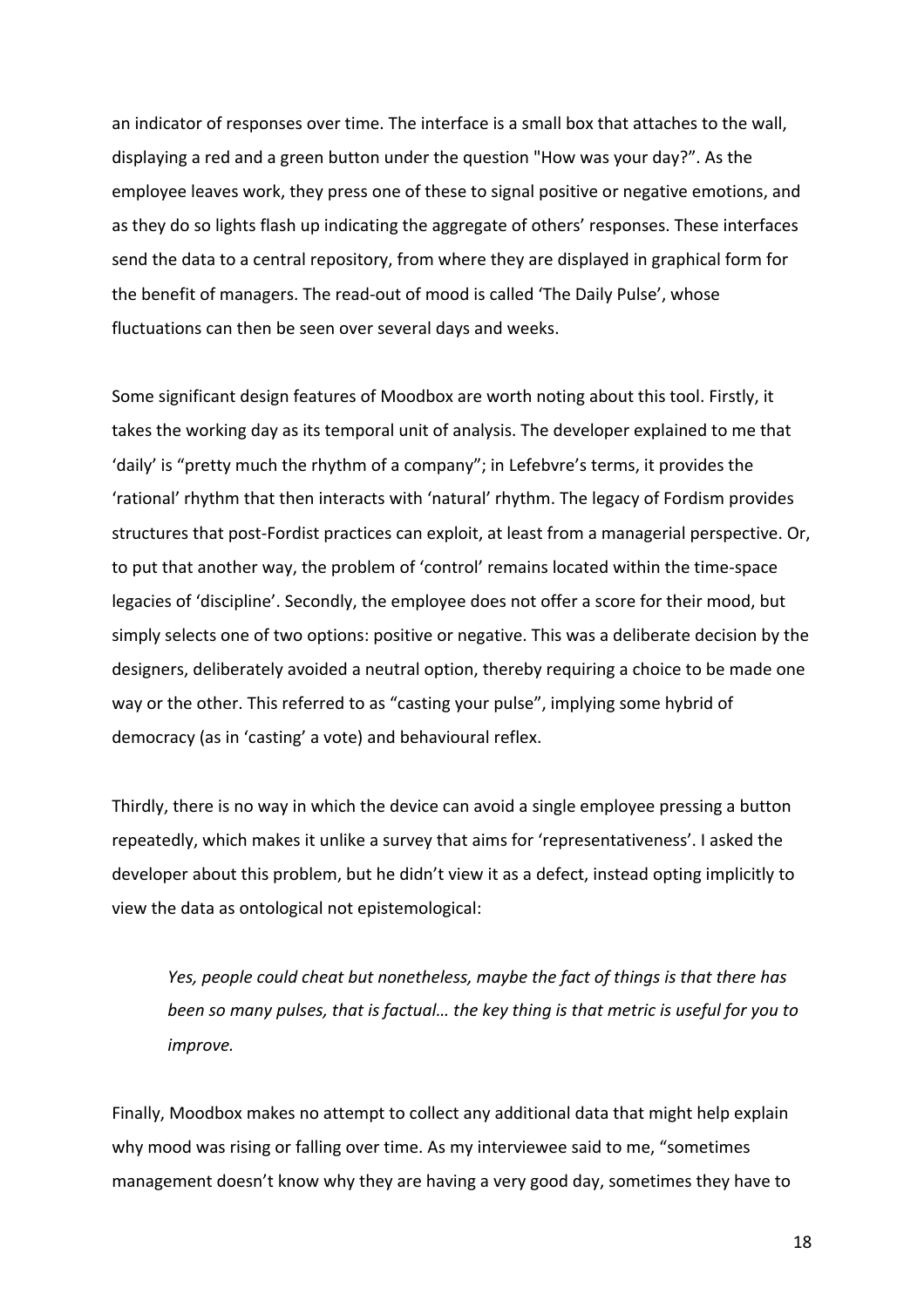research it". To use Hansen's dichotomy, it creates an infrastructure of *sensation* that only subsequently is available to *perception* on the part of management (Hansen, 2015). My interviewee referred to the Daily Pulse as generating a "brutal fact" that was then available to management to grapple with, but without providing any cognitive or interpretive assistance for doing so. The brutality of this 'fact' derives from the way it is presented without any *a priori* evaluative framework (i.e. a measure) with which to interpret it: the quantity of mood has simply changed.

The second case is a wearable technology, Ripple, that is still in development phase. Ripple is a wrist-band, but unlike many wearable technologies its purpose is not to collect data for the wearer to then view, so much as to stimulate the body in one of two directions. Influenced by experiments on social influences on heart-rate (for instance of the synching of two lovers' heart-rates), Ripple provides what the developers call a "mechanical heart-beat" that the wearer can select and which influences their own heart-rate. The wrist-band sits directly above the arterial pulse on the wrist, and provides a just-noticeable double rhythm onto the inside of the wrist to which the wearer's actual heart-beat is then expected to synch. This is like a ticking clock, but which is privately experienced by a single individual and adjustable depending on circumstances. The wearer sets the pace of the rhythm by caressing a small black disc on the wristband, moving their finger in one direction for 'speed up' and the opposite direction for 'slow down'. The design principle behind this is to allow the wearer to change the pace of their Ripple as unobtrusively as possible, for instance while in a meeting. Research on the technology (including randomised control trials) confirms to the developers that this technology can work in altering the pace of heart-rate.

Ripple assumes, as per William James's theory of emotions, that altering physiological responses is a way to influence psychological affective states (James, 1884). One of my interviewees at Ripple volunteered James's theory to me in explaining why the technology worked. Altering one's pulse-rate might therefore have various uses. It could calm someone down during a moment of anxiety or stress, or help them relax prior to going to bed. Or it could energise them like caffeine, immediately after lunch or when they first wake up. I asked one interviewee if there were any competitors on the market, to which she only halfjokingly replied 'coffee'.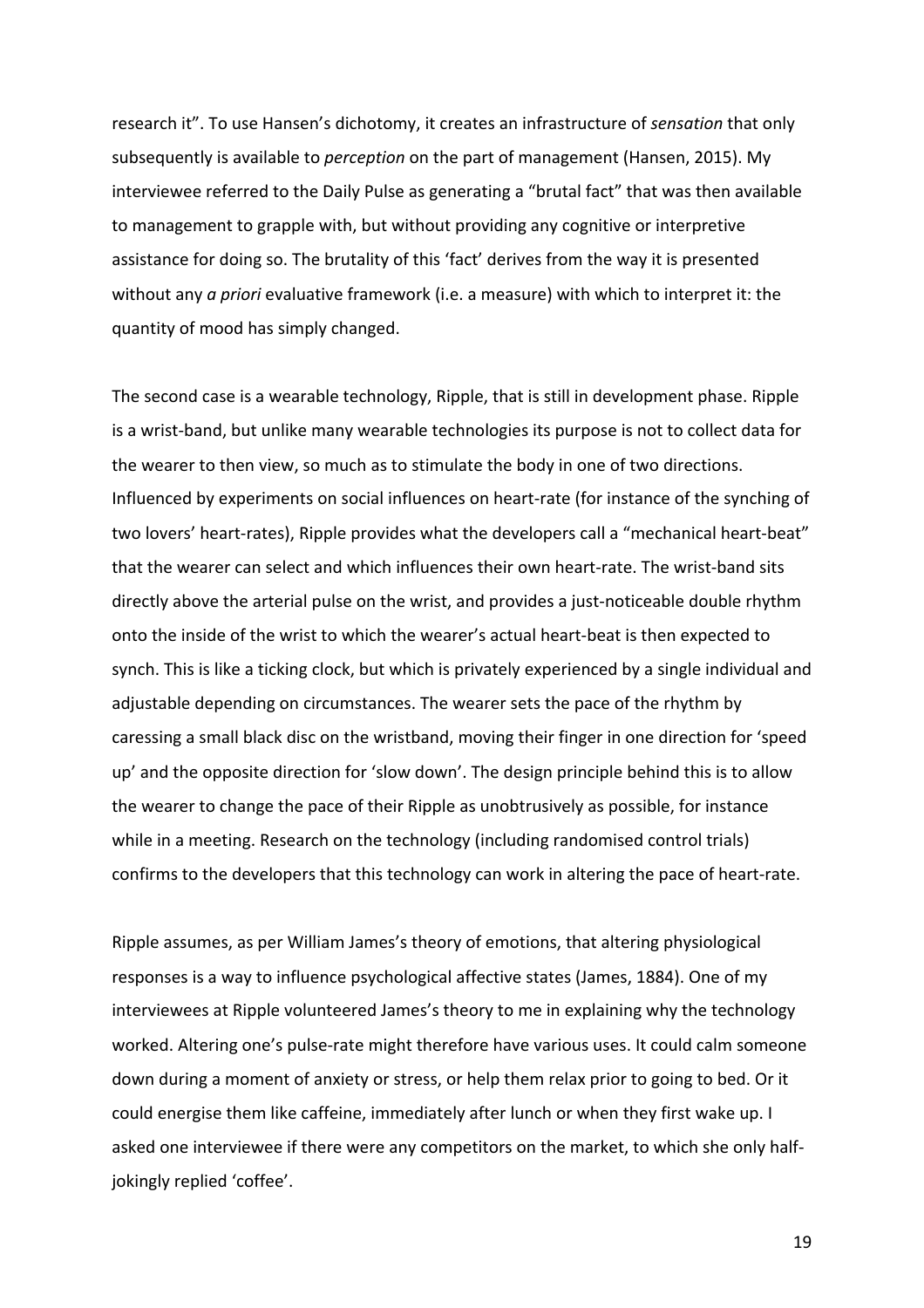Ripple interacts with an app, but not so as to collect and represent heart-rate, as various wearable technologies do. It doesn't seek to provide measurement of any kind, for instance via a dashboard that can track the body over time. The technology can gauge whether it is in synch with the heart-rate, and thereby learns what the wearer's resting heart-rate is. The user then identifies a range of different rates around that (which can be named 'jogging' or 'pre-bed-time' or 'giving a presentation' etc) which can be selected via the app. The whole purpose of the device is to grant control over physiological rhythm, rather than to achieve measurement of time and space. This is a technology that is not so much 'pre-cognitive' (in Hansen's phrase) as 'non-cognitive': it exists purely as an interface between body and environment, that offers the wearer some additional control, but not any empirical representation. While such a technology may be useful in supporting the wearer in situations where they need to perform or improve, it might equally be useful in helping them wind down from these situations or escape them.

## *Control through 'internal measure'*

These cases both present examples of technologies of 'control', inasmuch as they seek to render individuals (or in Ripple's case, selves) manageable in something close to 'real-time'. But there are some very obvious differences between their technical capabilities and strategic functions. Moodbox is a tool of monitoring and subsequent representation, which collects 'pulse' only in the metaphorical sense of an unconscious, always-on data point. Ripple is an interface between the conscious subject and their physiology which seeks to influence the pace of the body, in the hope of enhancing some ideal of subjective autonomy. Yet 'pulse' is entirely literal in this example. However, in order to consider how 'pulse' works as an ideal and a physical feature of contemporary post-Fordist control, I want to identify some common features of these technologies. By doing so, I hope to indicate something of how management might work in post-hegemonic or what Lazzarato terms 'asemiotic' forms (Lazzarato, 2014).

The first issue to consider is the role of rhythmic *synchronisation* that is implied in the governance of pulse. As with a dance or Lefebvre's example of horse dressage, these technologies do not govern the individual via norms or discipline, but nevertheless they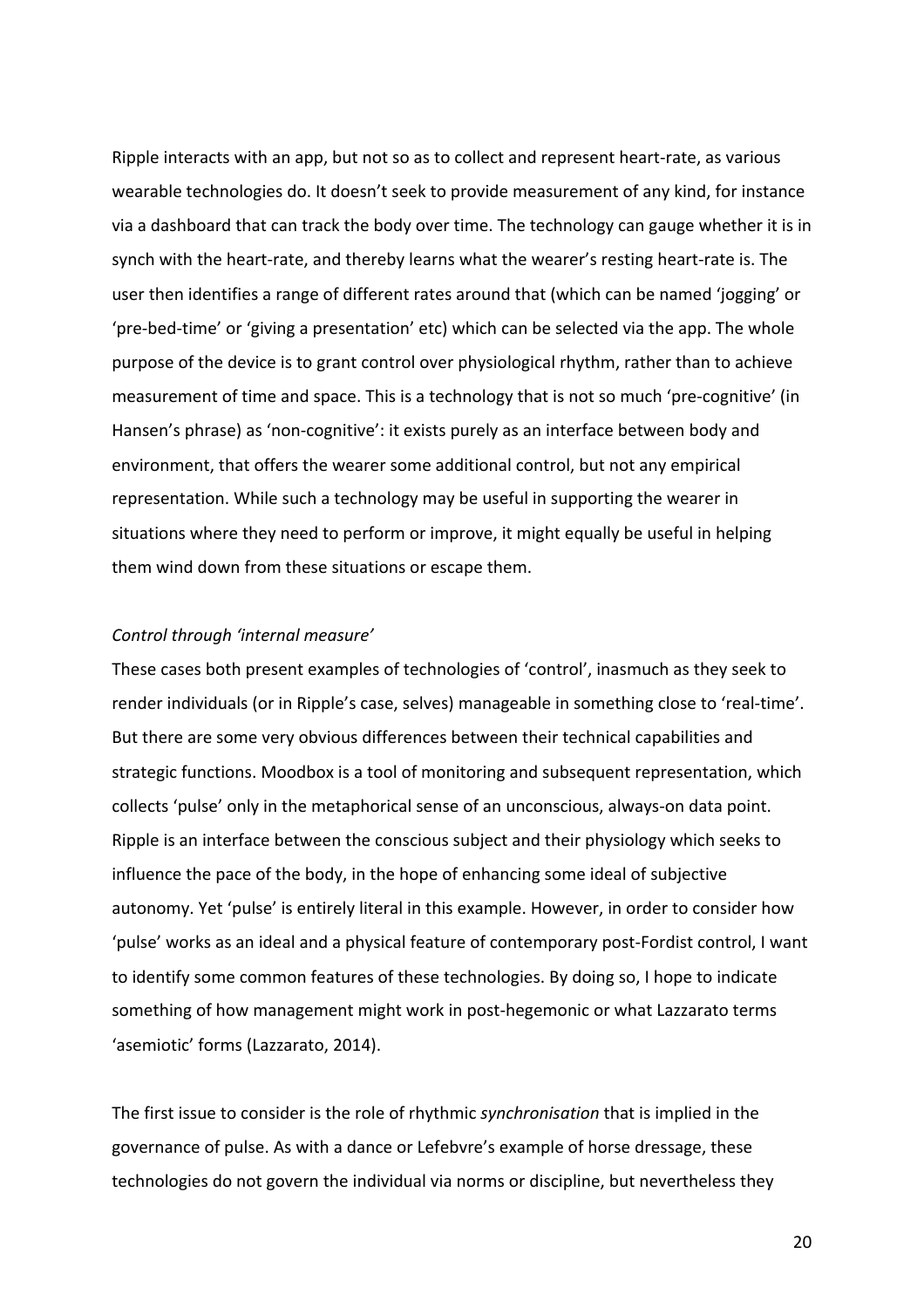provide some choreographic rhythm to which the individual might conform, perhaps without even noticing it. Moodbox does not only function in a panoptical fashion to provide facts to the manager, but also provides daily feedback to employees as to how they are 'fitting in' with the mood of the organisation (i.e. after 'casting their pulse' they then see a display signalling collective mood that day). The developer explained to me that:

*What* we think is that when you go and press red and you see that everybody's *pressing green, hope that that is also going to trigger a thinking process. After which* point are you part of the problem?

An unhappy employee might, over time, come to appear like they're 'out of step' (to use an apt choreographic metaphor) with the rest of the company. This is something that emerges and which they discover, rather than something which is judged or decided by management via evaluation, but it is nevertheless exclusionary.

The question of synchronisation is more explicit in the case of Ripple, where the challenge of achieving eurhythmia operates on two levels. The technology is inspired by the potential problem of an individual whose pulse is not operating at the pace best suited to their environment. Either it is faster than they would like, and making them feel anxious or overstimulated; or it is slower than they would like, and making them feel drowsy or unproductive. The purpose of the technology is to achieve greater synchronisation between subject and world, but it pursues this by achieving synchronisation between 'mechanical heart-rate' and 'natural heart-rate', creating a unified techno-somatic rhythm. Here the individual is seeking to manage themselves, and there is no panoptical structure at work at all (no data is being collected or shared). However, there is nevertheless a teleology of conformity at work, albeit not one that is generated by externally-binding or public norms. It is a conformity to routines that are emergent, contingent and private, as opposed to those that characterise Fordist management which are normative and public.

Connected to this technical ambition of synchronicity of individual, mechanical and social rhythm is a second common feature of Moodbox and Ripple that deserves recognising. This is the way that they are calibrated around the existing rhythm of the user, deliberately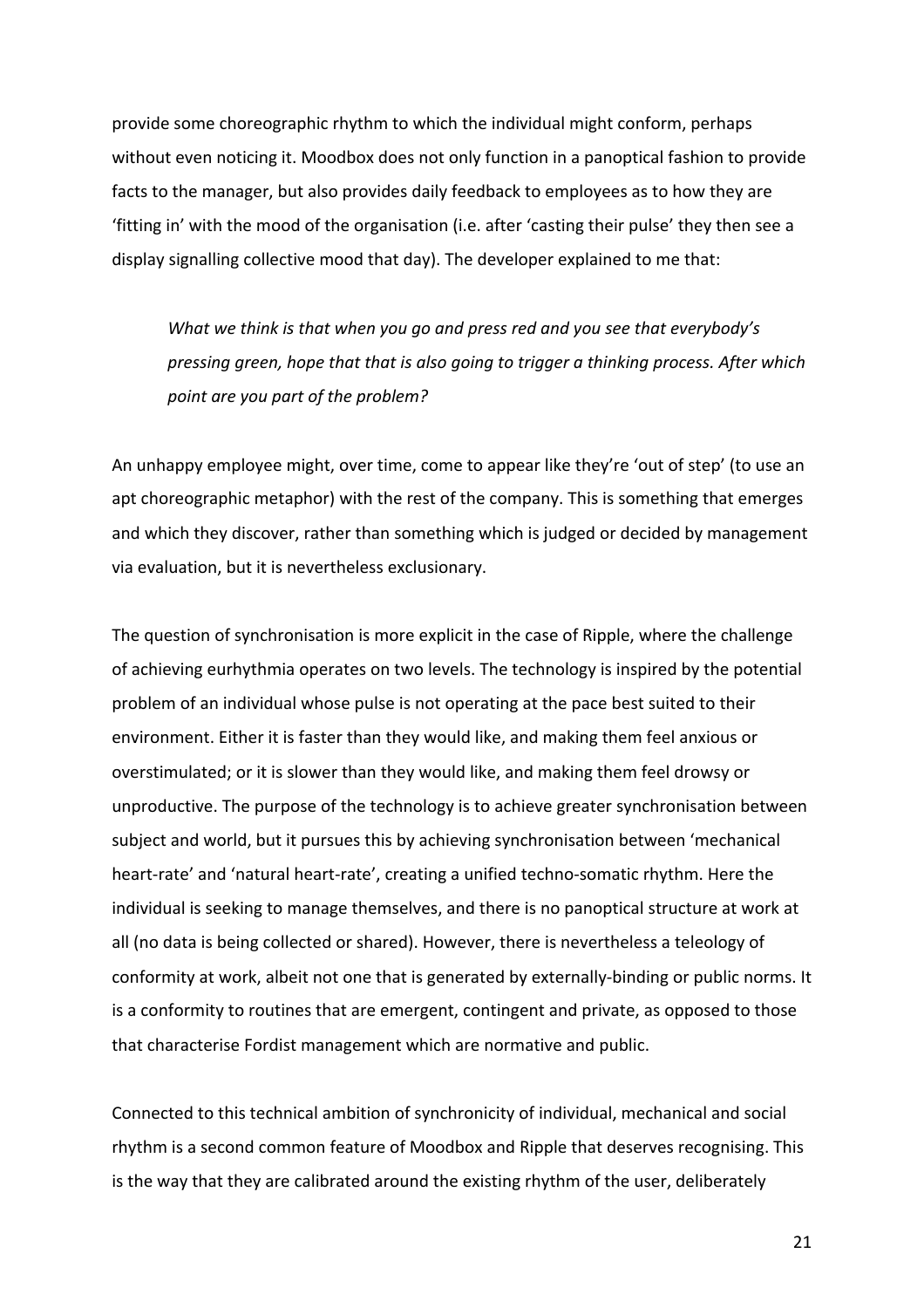avoiding employing measures or benchmarks from other organisations, individuals, experts or the public at large. Instead, it is variations in pulse that are being controlled in both cases. Just as heart-rate variability is a more important indicator of health than actual heart-rate, so the technologies being studied here both aim to detect or influence changes in rhythm rather than to offer a judgement of rhythm.

The developer of Moodbox was unconcerned with the epistemological dimension of the technology. As he said in our interview:

We might accept that there is a scope for inaccuracy in our metric but it is very *consistent that it is a good quide to improve your workplace.* 

The way Moodbox's Daily Pulse is represented in a dashboard is not in terms of any externally consistent scale, but in how far fluctuations have diverged from that specific organisation's norm. Equally, Ripple establishes the resting heart-rate of the wearer, and then allows them to select their own personally useful pulse-rates in relation to that. The idea of normality is influential here, but it is an emergent one or what Lefebvre characterise as an "internal measure" (Lefebvre, 2013: 87).

This notion of an 'internal measure' is intriguing and apparently oxymoronic. It implies a form of quantitative judgement, but without the possibility of comparison, rendering it utterly unlike a standard measure. In that sense, it closer to an aesthetic judgement than to an empirical one. As in Kant's aesthetics, it judges the particular in its particularity, *creating* a standard for others in the process, rather than adopting a standard by which to carry out judgement (Kant, 2007). It ascends from the particular to the general, while empirical judgement (like a measured evaluation) moves in the opposite direction. But unlike an aesthetic judgement, it is expressed numerically, rather as a dancer or conductor might say "one, two, one, two" in time to a piece of music. Such judgement is rooted in the feel of the immediate situation, not in any external standard that is brought to bear.

## **Conclusion: tactics become strategies**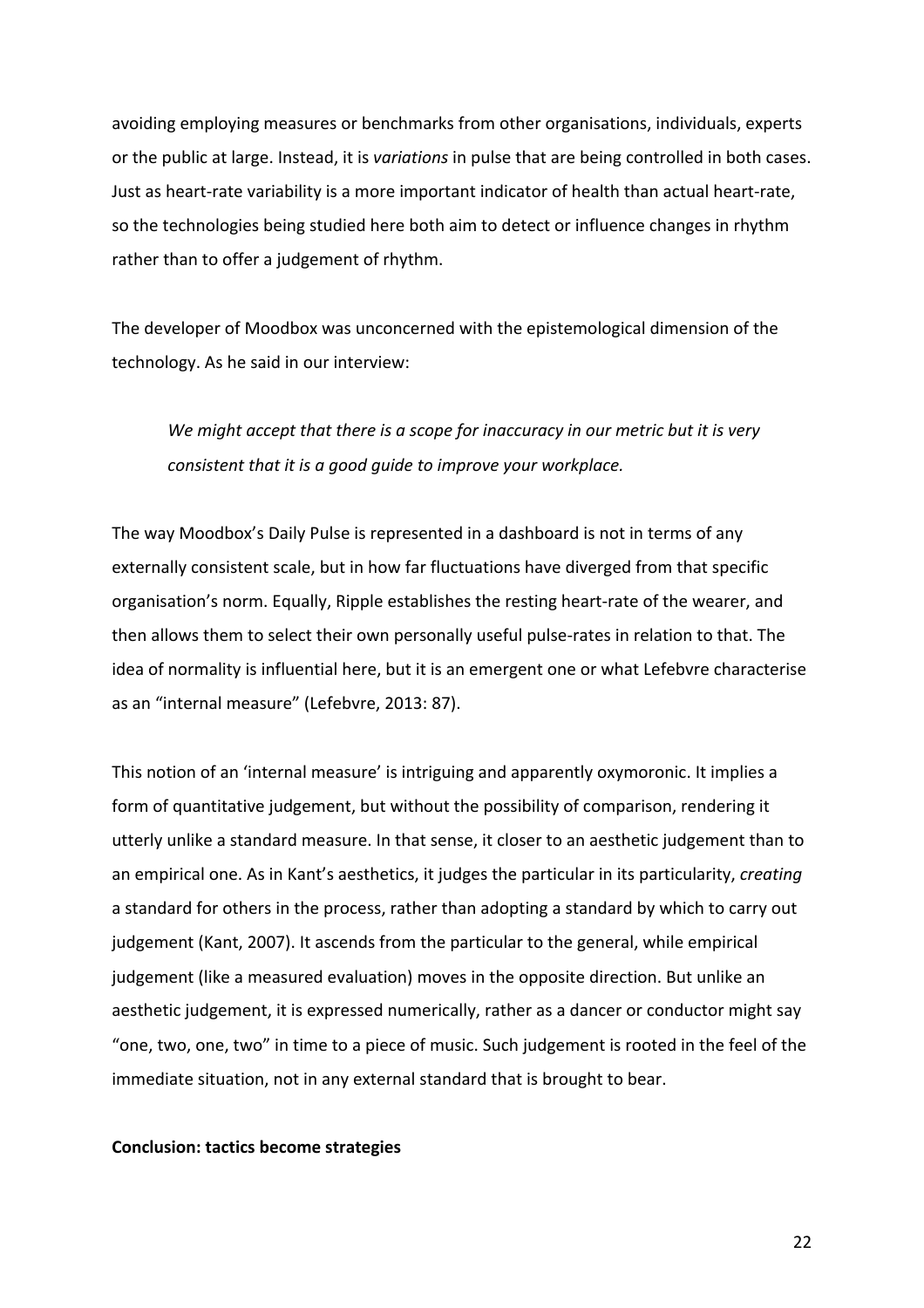The central dilemma of post-Fordism is of how to achieve co-operation, conformity and consent, but without resort to juridical, disciplinary techniques of power, which might damage the 'creative' and affective value that is privileged under post-Fordist capitalism. This can produce some seemingly paradoxical forms of governance and management, such as for instance the employment of anti-capitalist rhetorics in the service of capitalism (Boltanski & Chiapello, 2006), a representation of work as 'leisure' and of social life as a form of 'work'. The boundaries of the 'economic' seem to dissolve, yet there is still a need for economic rationality to dominate, if organisations are to survive in competitive economic conditions such as those of capitalism. Given this, a gradual permeation of working life by cultural value can quite easily flip into its opposite, a radicalised Taylorism where economic life becomes reduced to post-human assemblages of machines and bodies, under conditions of digital surveillance (Lazzarato, 2014). The radical optimism of some visions of post-Fordism (in which society itself becomes the source of all value) can, with a modicum of technological enhancement, swiftly turn into something more frightening, where all of society becomes permeated by private management.

By focusing on the rhythm of pulse-rate – understood both in its somatic and metaphorical sense – this paper has explored contemporary techniques of power which carve a path between the most optimistic and most pessimistic analyses of post-Fordism. Post-Fordism is characterised by a 'crisis of measure', though not a crisis of quantification necessarily. The affordances of sensory devices and data analytics are to derive what Lefebvre terms "internal measures" from data that is constantly accumulating in close to real-time. One thing that distinguishes an 'internal measure' is that it exists necessarily in *time*. It refers to the feel of rhythm, that emerges naturally from the body or social context, like a pulse-rate. A healthy pulse-rate is one that is in synch with its situation, but also which *varies* in appropriate and revealing ways in time. Heart-rate *variability* is a useful indicator of health, but the rate at any one time is not a useful fact.

This eurhythmic ideal is of co-operation, but without convention or convenor; of quantification but without measure. It takes the practices and behaviours that were traditionally viewed as beyond management, and seeks to influence them into some conformity with each other, though not into conformity with a disciplinary norm. Politically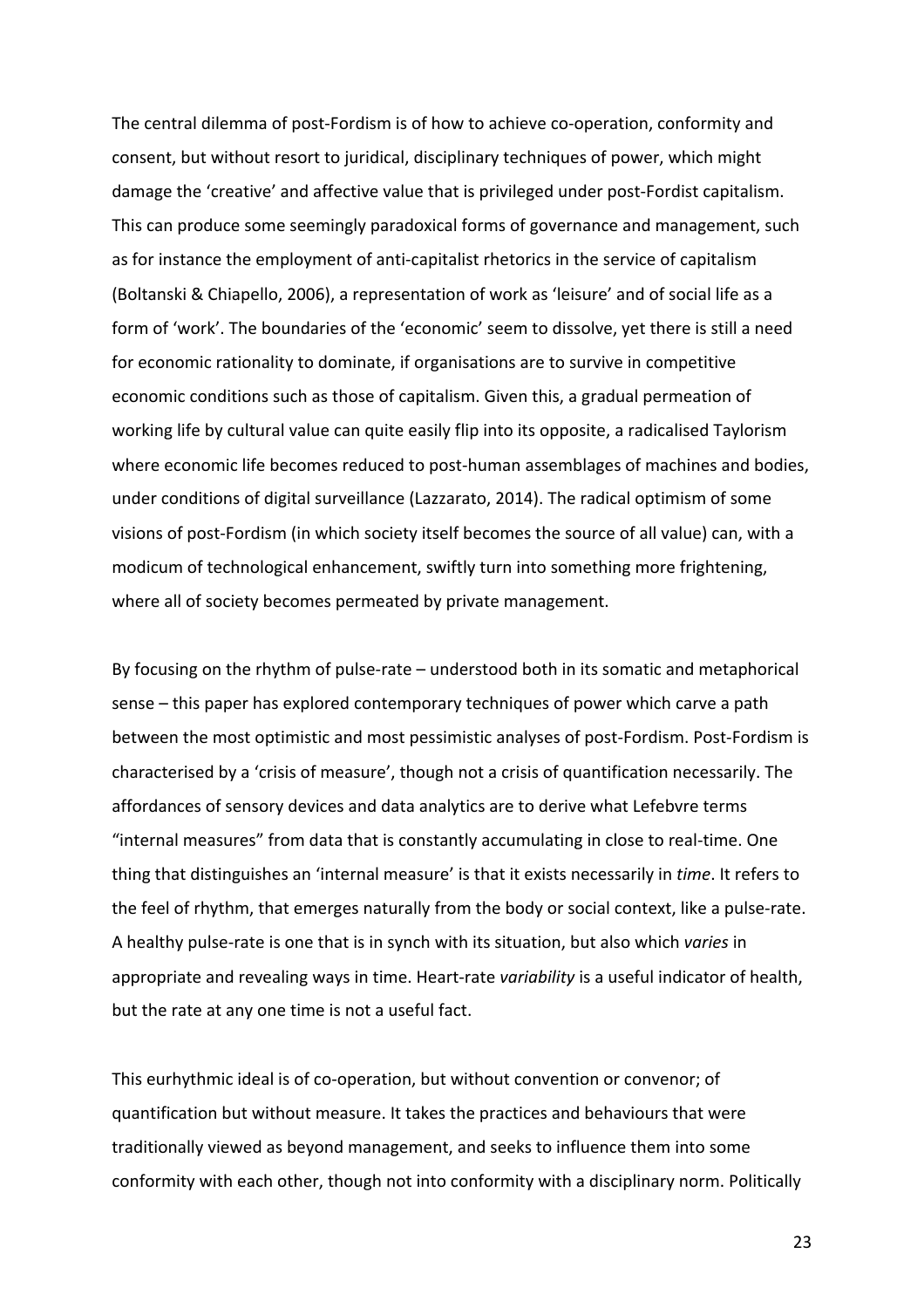speaking, this challenges assumptions about techniques of power and also about those of resistance. In De Certeau's famous distinction between 'strategies' and 'tactics', domination operates through the separation of discrete spaces, which then come to signify different times. This is what he terms 'strategies', resonating with Fordist and disciplinary power, and the 'homogeneous time' produced by clocks (De Certeau, 1988: 36). Resistance to this occurs through 'tactics', which exploit contingent opportunities for emergent practices of play, jokes, conversation and pranks, in those moments and marginal spaces that evade strategic oversight. 'Tactics' are opportunistic.

Post-Fordist societies of control are no longer dominated by explicit 'strategies', of the planned, rational form described by De Certeau. The ideal of control is to insinuate power into 'tactics' instead, penetrating ostensibly contingent and emergent rhythms of everyday life, and co-opting them towards managerial goals. But what use or value is there in a 'tactic' if it there is no 'strategy' to play tricks on or to hide from? Whether this be understood pessimistically or optimistically, we might therefore conclude that we are witnessing a convergence of 'tactics' and 'strategies', producing an ideal of 'internally measured' eurhythmia of human and non-human pulse. Like 'tactics', this can only be understood as a temporal phenomenon; but like 'strategies', it is rooted in surveillance capacities. The question is what mode of resistance or politics lies dormant in the idea of arrhythmia, the body or machine that does not, cannot or will not converge with the pulserate of its environment.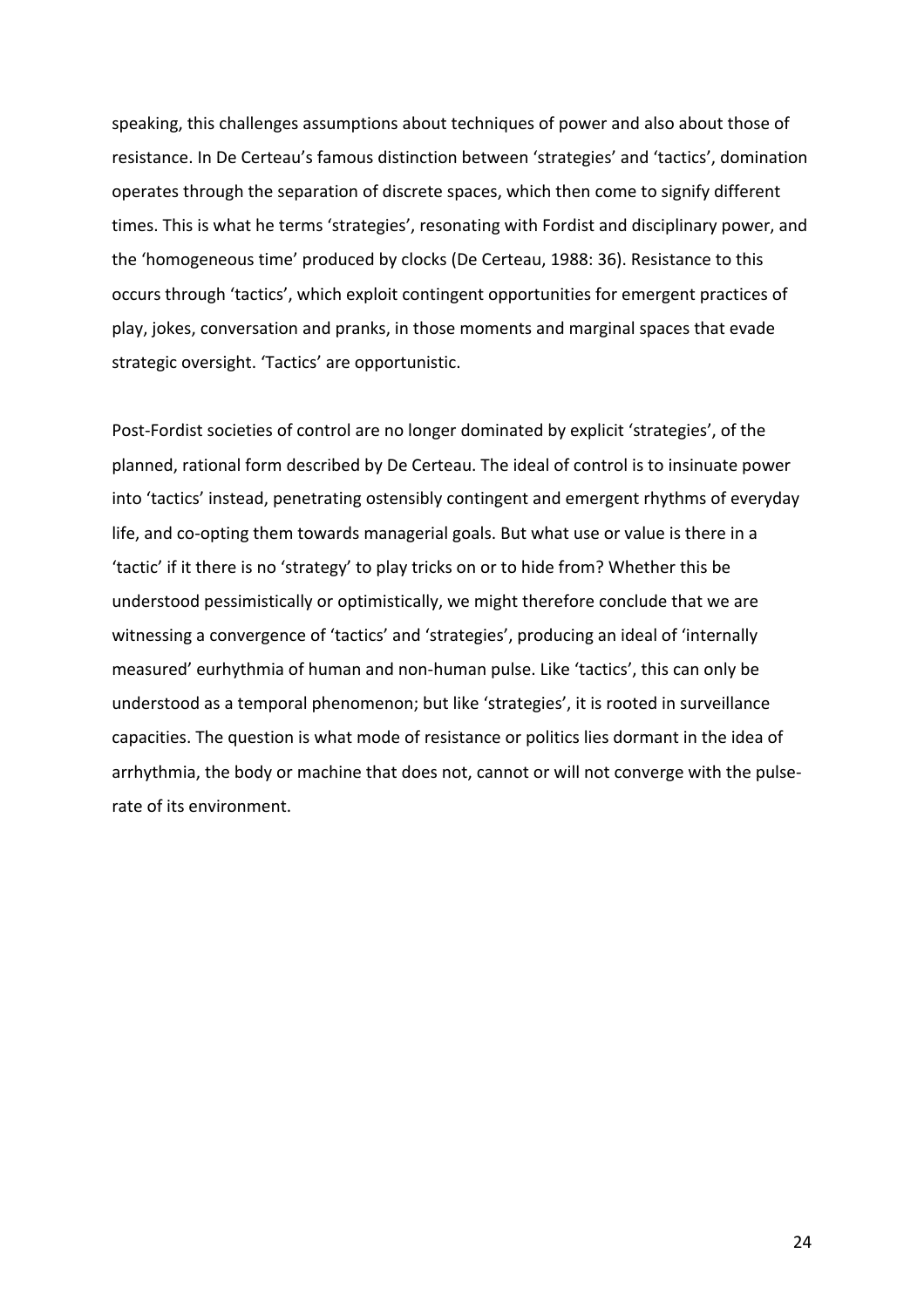### **References**

Amin, A. (2011). Post-Fordism: A Reader. John Wiley & Sons.

- Amoore, L. (2013). *The Politics of Possibility: Risk and Security Beyond Probability*. Duke University Press.
- Andrejevic, M. (2013). *InfoGlut: How Too Much Information Is Changing the Way We Think and Know*. Routledge.
- Arvidsson, A. (2006). *Brands: Meaning and Value in Media Culture*. Routledge.
- Arvidsson, A. (2011). General Sentiment: how value and affect converge in the information economy. *The Sociological Review*, 59(s2), 39-59.
- Arvidsson, A., & Peitersen, N. (2013). *The Ethical Economy: Rebuilding Value After the Crisis.* Columbia University Press.
- Bergson, H. (2002). *Key Writings*. (K. Ansell Pearson & J. Mullarkey, Eds.). London: Bloomsbury.
- Billman, G. E. (2011). Heart Rate Variability A Historical Perspective. Frontiers in *Physiology*, 2.
- Boltanski, L., & Chiapello, E. (2007). The New Spirit of Capitalism. London: Verso.
- Boltanski, L., & Thévenot, L. (2006). *On Justification: Economies of Worth*. Princeton: Princeton University Press.
- Carruthers, B. G., & Wendy Nelson Espeland. (1991). Accounting for Rationality: Double-Entry Bookkeeping and the Rhetoric of Economic Rationality. The American Journal of *Sociology*, 97(1), 31–69.
- Certeau, M. de. (1988). *The Practice of Everyday Life*. (S. Rendall, Trans.). University of California Press.
- Crary, J. (2013). 24/7: Late Capitalism and the Ends of Sleep. Verso Books.
- Crawford, R. (1980). Healthism and the medicalization of everyday life. *International Journal of Health Services: Planning, Administration, Evaluation*, 10(3), 365–388.
- Crawford, K., Lingel, J., & Karppi, T. (2015). Our metrics, ourselves: A hundred years of selftracking from the weight scale to the wrist wearable device. *European Journal of Cultural Studies*, *18*(4–5), 479–496.
- Danziger, K. (1994). *Constructing the Subject: Historical Origins of Psychological Research.* Cambridge University Press.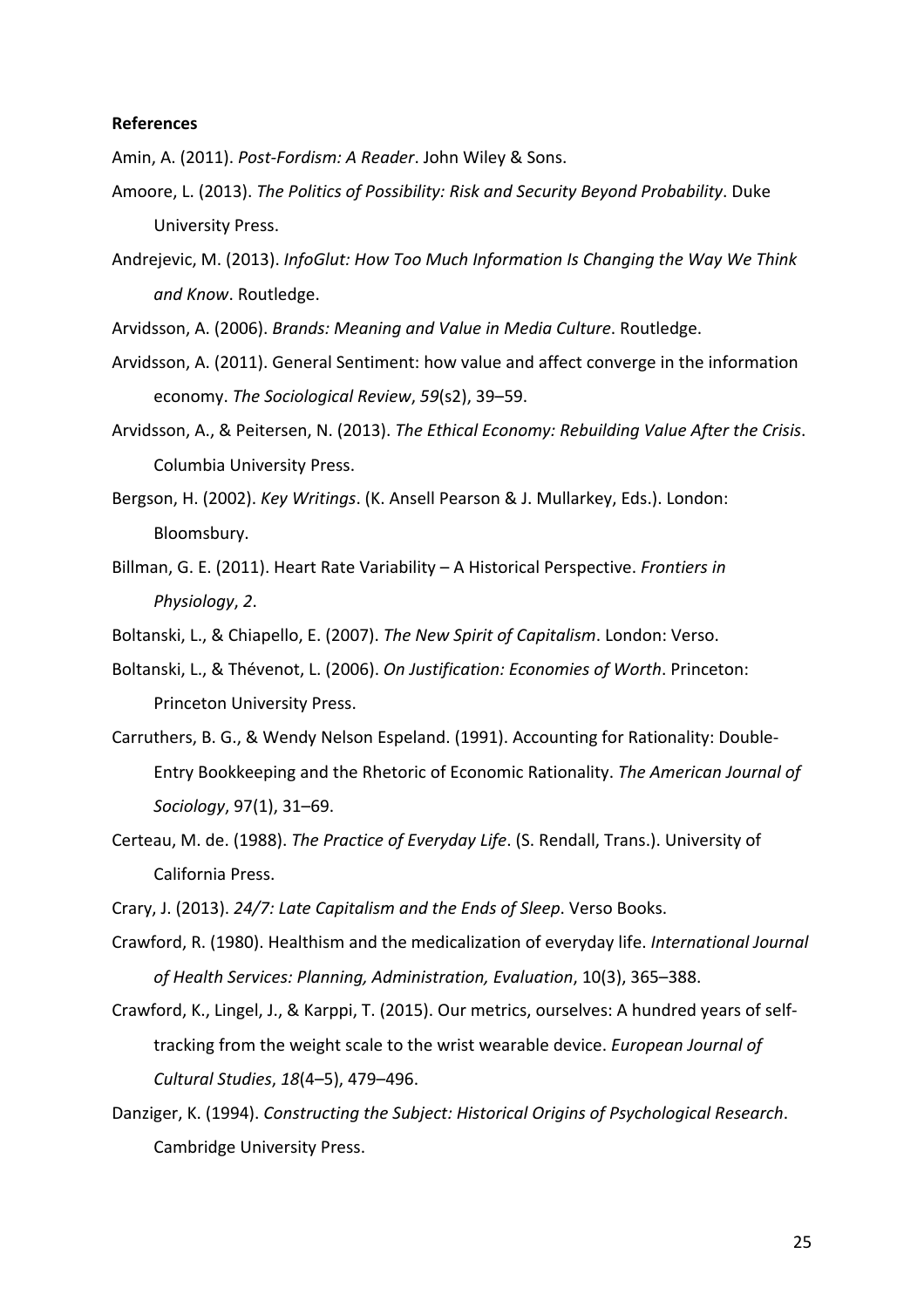- Davies, W. (2014). The Limits of Neoliberalism: Authority, Sovereignty and the Logic of *Competition*. SAGE.
- Davies, W. (2017). The Politics of Silent Citizenship: psychological government and the 'facts' of happiness. In Pykett, J. et al. (eds.) (2017). Psychological Governance and Public *Policy: Governing the Mind, Brain and Behaviour. Abingdon: Routledge.*
- Dean, J. (2009). *Democracy and Other Neoliberal Fantasies: Communicative Capitalism and* Left Politics. Duke University Press.

Deleuze, G. (1992). Postscript on the societies of control. *October*, 59, 3–7.

- Didžiokaitė, G., Saukko, P., & Greiffenhagen, C. (2017). The mundane experience of everyday calorie trackers: Beyond the metaphor of Quantified Self. *New Media & Society*,
- Espeland, W. N., & Stevens, M. L. (1998). Commensuration as a Social Process. *Annual Review of Sociology*, *24*(1), 313–343.
- Frank, T. (1997). *The Conquest of Cool: Business Culture, Counterculture, and the Rise of Hip Consumerism*. Chicago: University of Chicago Press.
- Franklin, S. (2015). *Control: Digitality as Cultural Logic*. MIT Press.
- Ghasemzadeh, N., & Zafari, A. M. (2011). A Brief Journey into the History of the Arterial Pulse. *Cardiology Research and Practice*, 2011, 1-14.
- Gilmore, J. N. (2015). Everywear: The quantified self and wearable fitness technologies. *New Media & Society*, 1461444815588768.
- Gramsci, A., (2011). *Prison Notebooks*. Columbia University Press.
- Hansen, M. B. N. (2015). *Feed-Forward: On The Future Of Twenty-First-Century Media*. Chicago ; London: University of Chicago Press.
- Hardt, M. & Negri, A. (2001). *Empire*. Cambridge, Mass: Harvard University Press
- Hardt, M., & Negri, A. (2005). *Multitude:* War and Democracy in the Age of Empire. London: Hamish Hamilton.
- James, W. (1884). What is an Emotion. *Mind*, 9(34), 188–205.
- Jessop, B. (2002). *The Future of Capitalist State*. Oxford: Polity.
- Kant, I. (2007). *Critique of Judgement*. Oxford: Oxford University Press.
- Kitchin, R. (2014). The real-time city? Big data and smart urbanism. *GeoJournal*, 79(1), 1–14.
- Larsen, P. D., & Galletly, D. C. (2006). The sound of silence is music to the heart. *Heart*,

*92*(4), 433–434.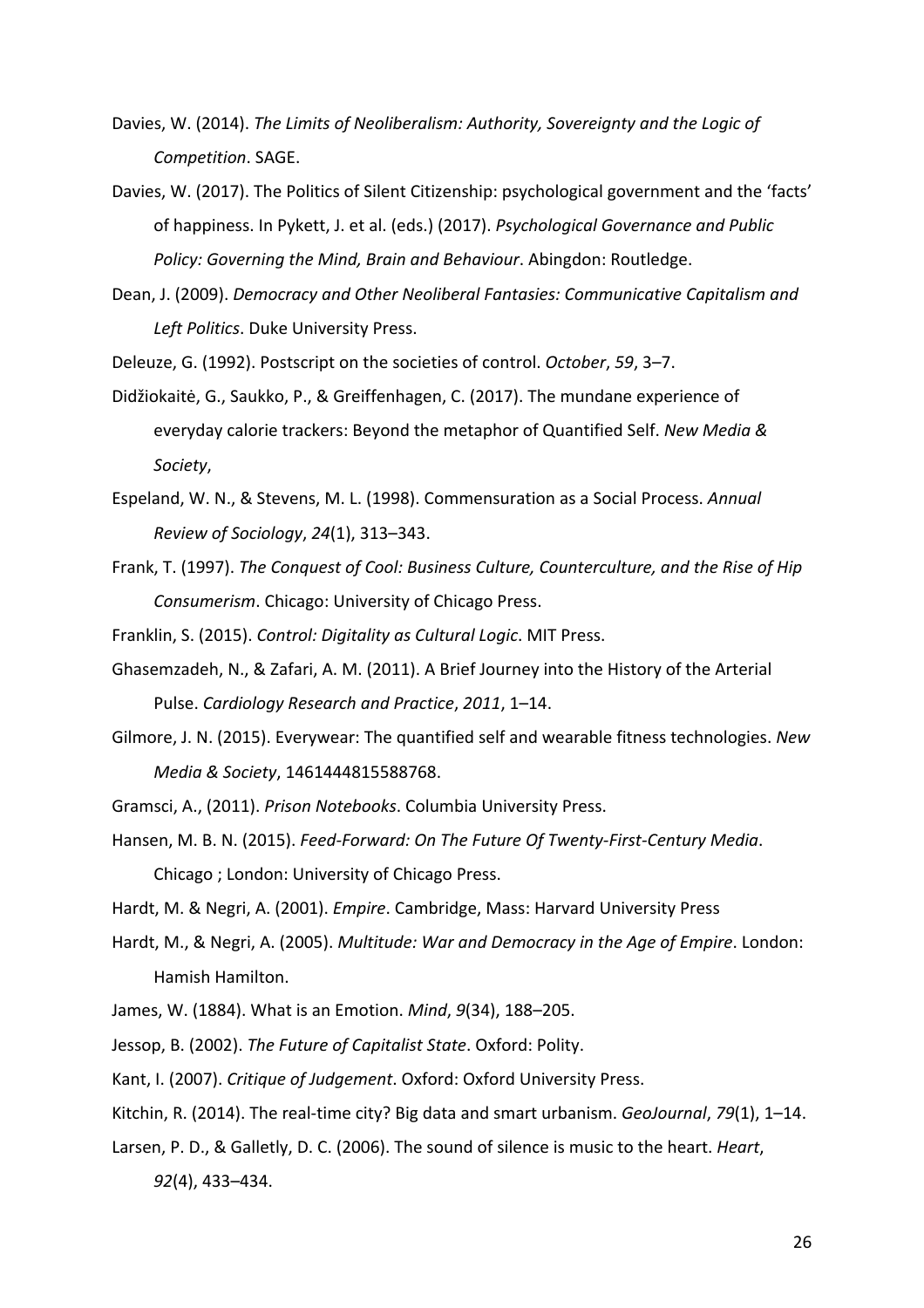- Lash, S. (2007). Power after Hegemony: Cultural Studies in Mutation? *Theory, Culture & Society*, *24*(3), 55–78.
- Lazzarato, M. (2014). Signs and Machines: Capitalism and the Production of Subjectivity. Semiotext(e).
- Lefebvre, H. (2013). *Rhythmanalysis: Space, Time and Everyday Life*. Bloomsbury Publishing.
- Lupton, D. (2012). M-health and health promotion: The digital cyborg and surveillance society. Social Theory & Health, 10(3), 229-244.
- Lupton, D. (2013). Quantifying the body: monitoring and measuring health in the age of mHealth technologies. *Critical Public Health*, 23(4), 393-403.

Lupton, D. (2016). *The Quantified Self*. London: Wiley

- Mattern, S. (2015). Mission Control: A History of the Urban Dashboard. *Places*, March 2015. https://placesjournal.org/article/mission-control-a-history-of-the-urban-dashboard/ (accessed July 2017)
- Maturo, A. (2014). Fatism, self-monitoring and the pursuit of healthiness in the time of technological solutionism. *Italian Sociological Review*, 4(2), 157.
- MCGILLIVRAY \*, D. (2005a). Fitter, happier, more productive: Governing working bodies through wellness. *Culture and Organization*, *11*(2), 125–138.
- McGillivray, D. (2005b). Governing Working Bodies Through Leisure. *Leisure Sciences*, 27(4), 315–330.
- McReynolds, P. (1968). The motivational psychology of Jeremy Bentham: II. Efforts toward quantification and classification. *Journal of the History of the Behavioral Sciences*, 4(4), 349–364.
- Moore, P. (2014). Tracking Bodies, the "quantified self" and the corporeal turn. In B. Cohen & M. Watson (Eds.), *The International Political Economy of Production*. Cheltenham: Edward Elgar.
- Moore, P., & Robinson, A. (2015). The quantified self: What counts in the neoliberal workplace. *New Media & Society*.
- Munro, L. (2000). Non-Disciplinary Power and the Network Society. *Organization*, 7(4), 679– 695.
- Pantzar, M., & Ruckenstein, M. (2015). The heart of everyday analytics: emotional, material and practical extensions in self-tracking market. *Consumption Markets & Culture*, *18*(1), 92–109.